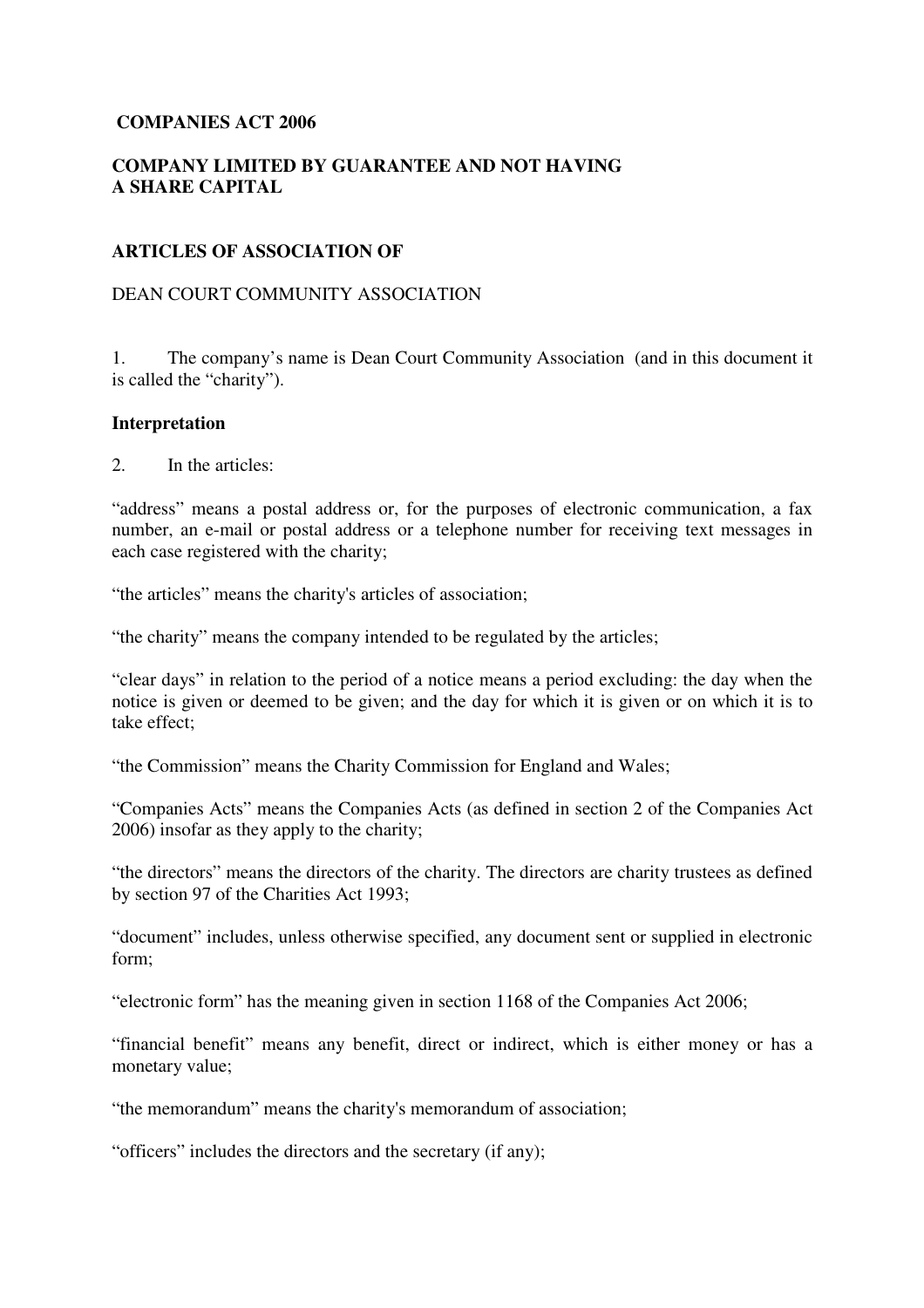"secretary" means any person appointed to perform the duties of the secretary of the charity;

"section" means a special interest group comprised of individual members and/or associate members of the charity and established in accordance with Article 11;

"stakeholders" means associations, agencies and organisations, whether corporate or unincorporated, (and including branches of national or international organisations) which use the community centre run by the charity or are active in the area of benefit (including nonmember associations, agencies and organisations);

"the United Kingdom" means Great Britain and Northern Ireland;

and words importing one gender shall include all genders, and the singular includes the plural and vice versa.

Unless the context otherwise requires words or expressions contained in the articles have the same meaning as in the Companies Acts but excluding any statutory modification not in force when this constitution becomes binding on the charity.

Apart from the exception mentioned in the previous paragraph a reference to an Act of Parliament includes any statutory modification or re-enactment of it for the time being in force.

# **Liability of members**

- 3.1 The liability of the members is limited.
- 3.2 Every member of the charity promises, if the charity is dissolved while he or she or it is a member or within twelve months after he or she or it ceases to be a member, to contribute such sum (not exceeding £10) as may be demanded of him or her or it towards the payment of the debts and liabilities of the charity incurred before he or she or it ceases to be a member, and of the costs charges and expenses of winding up, and the adjustment of the rights of the contributories among themselves.

# **Objects**

- 4 The charity's objects ("Objects") are specifically restricted to the following:
- 4.1 to promote the benefit of the inhabitants without distinction of sex, sexual orientation, age, disability, nationality, race or of political, religious or other opinions, by associating together the said inhabitants and the statutory authorities, voluntary and other organisations in a common effort to promote a sense of community among the inhabitants and to provide facilities in the interests of social welfare for recreation and leisure-time occupation with the object of improving the conditions of life for the said inhabitants;
- 4.2 to establish, or secure the establishment of, a Community Centre and to maintain and manage the same (whether alone or in co-operation with any statutory authority or other person or body) in furtherance of the Objects;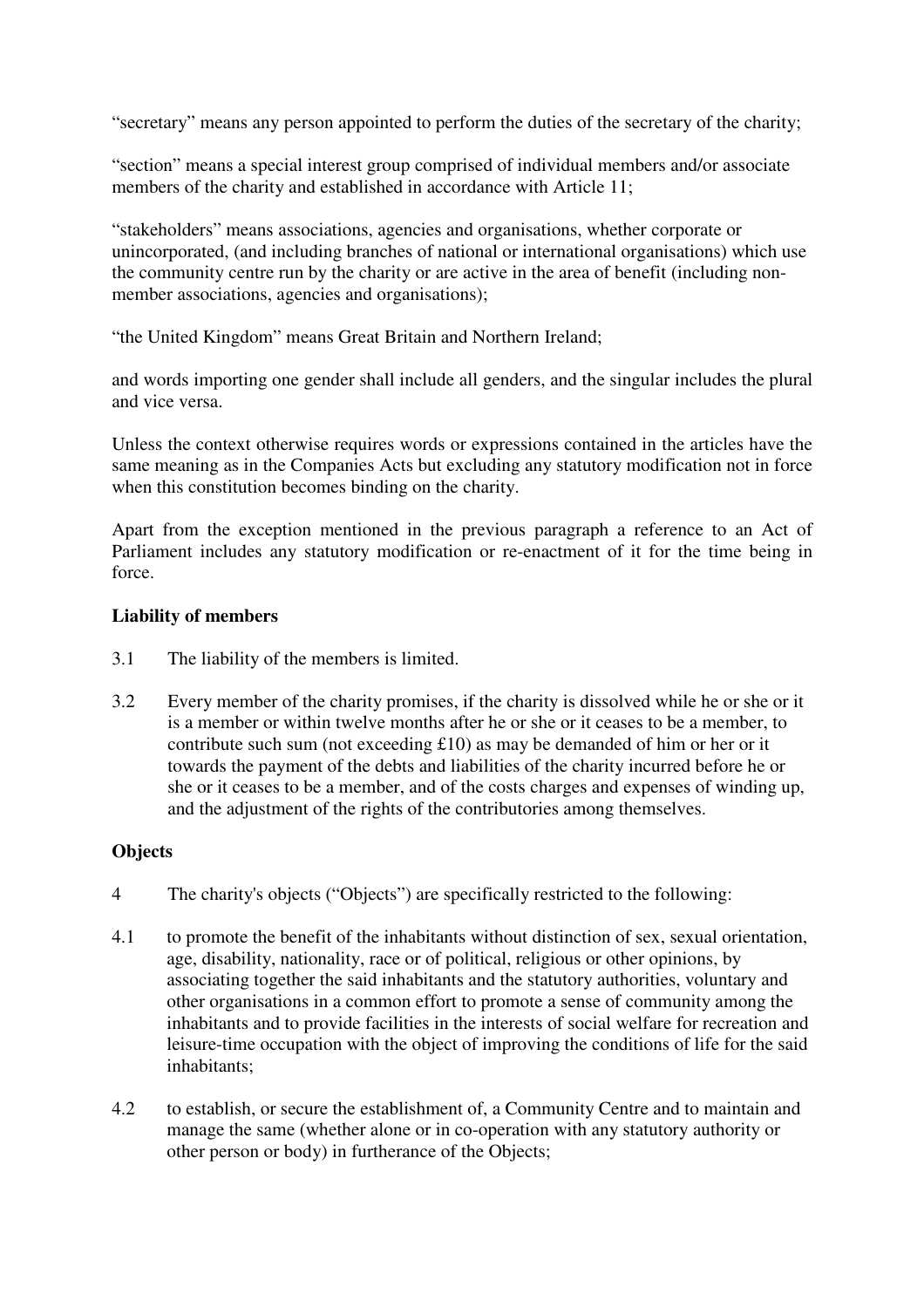4.3 to promote such other purposes as are charitable according to the laws of England and Wales for the benefit of the public as may from time to time be determined.

The Charity shall be non-party in politics and non-sectarian in religion. The area of benefit shall be Cumnor Parish as defined by the Vale of the White Horse District Council (or by any competent authority succeeding it).

# **Powers**

- 5 The charity has power to do anything which is calculated to further its Objects or is conducive or incidental to doing so. In particular, the charity has power:
	- 5.1 to co-operate with other voluntary organisations, statutory authorities and individuals;
	- 5.2 to establish or support a local forum of representatives of community groups, voluntary organisations; statutory authorities and individuals involved in community work;
	- 5.3 to promote and develop or to assist in the promotion and development of community organisations and community social enterprises in the area of benefit;
	- 5.4 to acquire and distribute funds and to assist in the provision of grants to community organisations in the area of benefit;
	- 5.5 to arrange and provide for, either alone or with others, the holding of exhibitions, meetings, lectures, classes, seminars or training courses, and all forms of recreational and other leisure-time activities;
	- 5.6 to collect and disseminate information on all matters relating to the Objects, and to exchange such information with other bodies having similar objects whether in the United Kingdom or elsewhere;
	- 5.7 to raise funds. In doing so, the charity must not undertake any substantial permanent trading activity and must comply with any relevant statutory regulations;
	- 5.8 to buy, take on lease or in exchange, hire or otherwise acquire any property and to develop, alter, manage, administer, maintain and equip it for use;
	- 5.9 to sell, lease or otherwise dispose of all or any part of the property belonging to the charity. In exercising this power, the charity must comply as appropriate with sections 36 and 37 of the Charities Act 1993, as amended by the Charities Act 2006;
	- 5.10 to borrow money and to charge the whole or any part of the property belonging to the charity as security for repayment of the money borrowed or as security for a grant or the discharge of an obligation. The charity must comply as appropriate with sections 38 and 39 of the Charities Act 1993, as amended by the Charities Act 2006, if it wishes to mortgage land;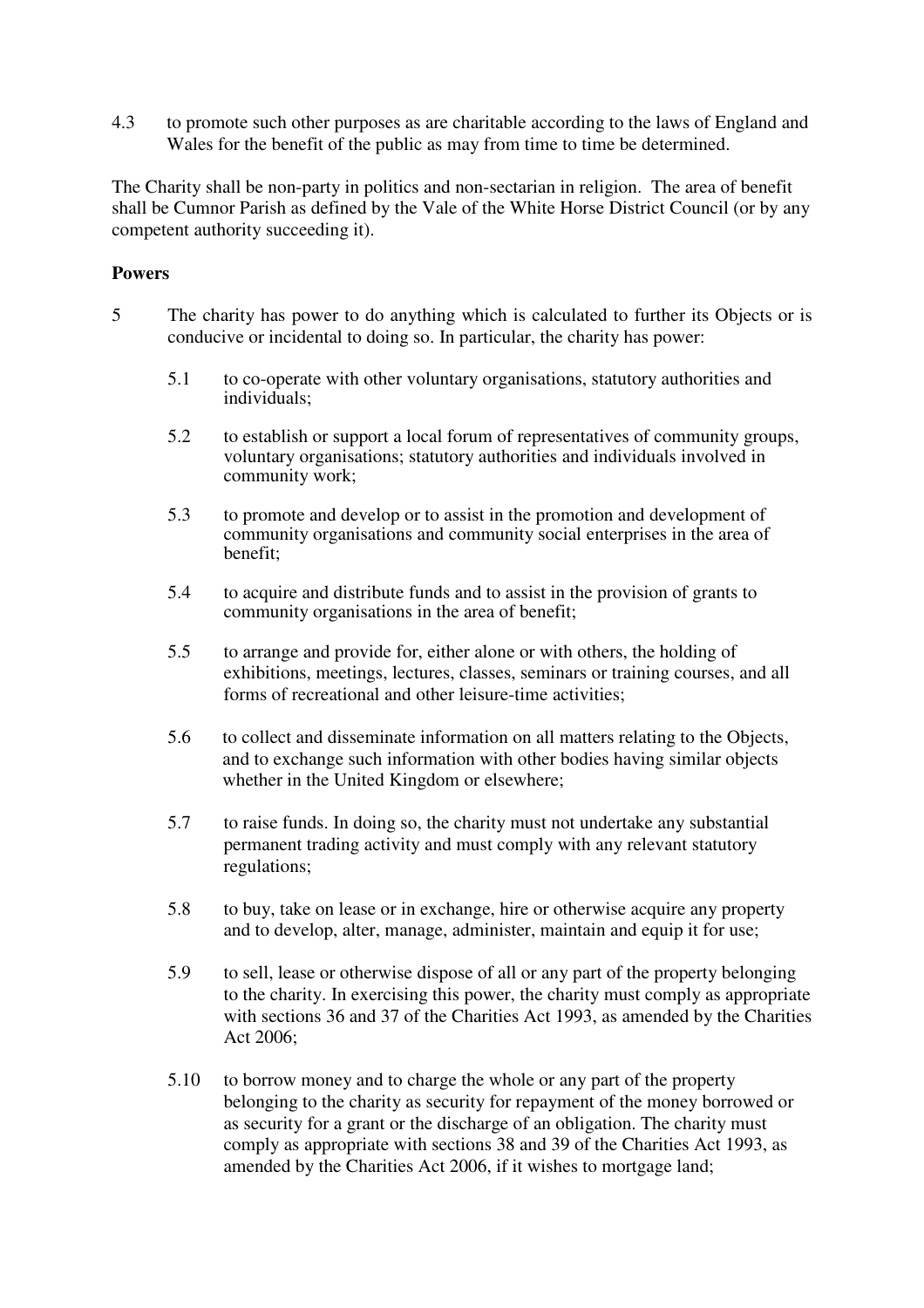- 5.11 to co-operate with other charities, voluntary bodies and statutory authorities and to exchange information and advice with them;
- 5.12 to establish or support any charitable trusts, associations or institutions formed for any of the charitable purposes included in the Objects;
- 5.13 to acquire, merge with or to enter into any partnership or joint venture arrangement with any other charity;
- 5.14 to set aside income as a reserve against future expenditure but only in accordance with a written policy about reserves;
- 5.15 to employ and remunerate such staff as are necessary for carrying out the work of the charity. The charity may employ or remunerate a director only to the extent it is permitted to do so by article 6 and provided it complies with the conditions in that article;
- 5.16 to:
	- 5.16.1 deposit or invest funds;
	- 5.16.2 employ a professional fund-manager; and
	- 5.16.3 arrange for the investments or other property of the charity to be held in the name of a nominee-
	- in the same manner and subject to the same conditions as the trustees of a trust are permitted to do by the Trustee Act 2000;
- 5.17 to provide indemnity insurance for the directors in accordance with, and subject to the conditions in, section 73F of the Charities Act 1993;
- 5.18 to pay out of the funds of the charity the costs of forming and registering the charity both as a company and as a charity;.

# **Application of income and property**

- 6 Universal clauses
- 6.1 The income and property of the charity shall be applied solely towards the promotion of the Objects.

### 6.2

6.2.1 A director is entitled to be reimbursed from the property of the charity or may pay out of such property reasonable expenses properly incurred by him or her when acting on behalf of the charity.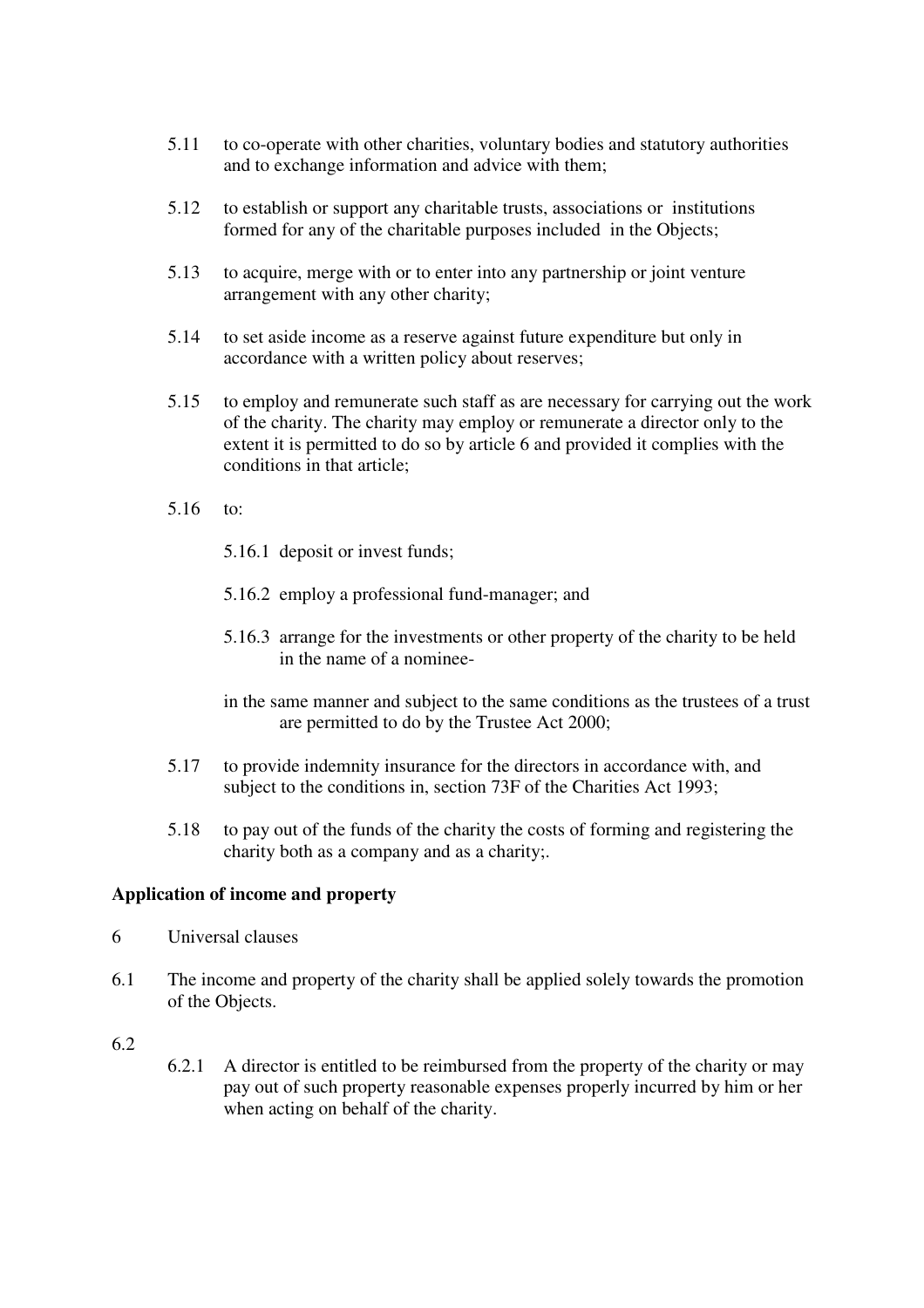- 6.2.2 A director may benefit from trustee indemnity insurance cover purchased at the charity's expense in accordance with, and subject to the conditions in, section 73F of the Charities Act 1993.
- 6.2.3 A director may receive an indemnity from the charity in the circumstances specified in article 52
- 6.3 None of the income or property of the charity may be paid or transferred directly or indirectly by way of dividend bonus or otherwise by way of profit to any member of the charity. This does not prevent a member who is not also a director receiving:
	- 6.3.1 a benefit from the charity in the capacity of a beneficiary of the charity;
	- 6.3.2 reasonable and proper remuneration for any goods or services supplied to the charity.
- 6.4 No director or connected person may:
	- 6.4.1 buy any goods or services from the charity on terms preferential to those applicable to members of the public;
	- 6.4.2 sell goods, services, or any interest in land to the charity;
	- 6.4.3 be employed by, or receive any remuneration from, the charity;
	- 6.4.4 receive any other financial benefit from the charity;

unless:

- 6.4.5 the payment is permitted by article 6.5; or
- 6.4.6 the directors obtain the prior written approval of the Commission and fully comply with any procedures it prescribes.

# 6.5

- 6.5.1 A director or connected person may receive a benefit from the charity in the capacity of a beneficiary of the charity provided that a majority of the directors do not benefit in this way.
- 6.5.2 A director or connected person may enter into a contract for the supply of services, or of goods that are supplied in connection with the provision of services, to the charity where that is permitted in accordance with, and subject to the conditions in, section 73A to 73C of the Charities Act 1993.
- 6.5.3 Subject to article 6.6 a director or connected person may provide the charity with goods that are not supplied in connection with services provided to the charity by the director or connected person.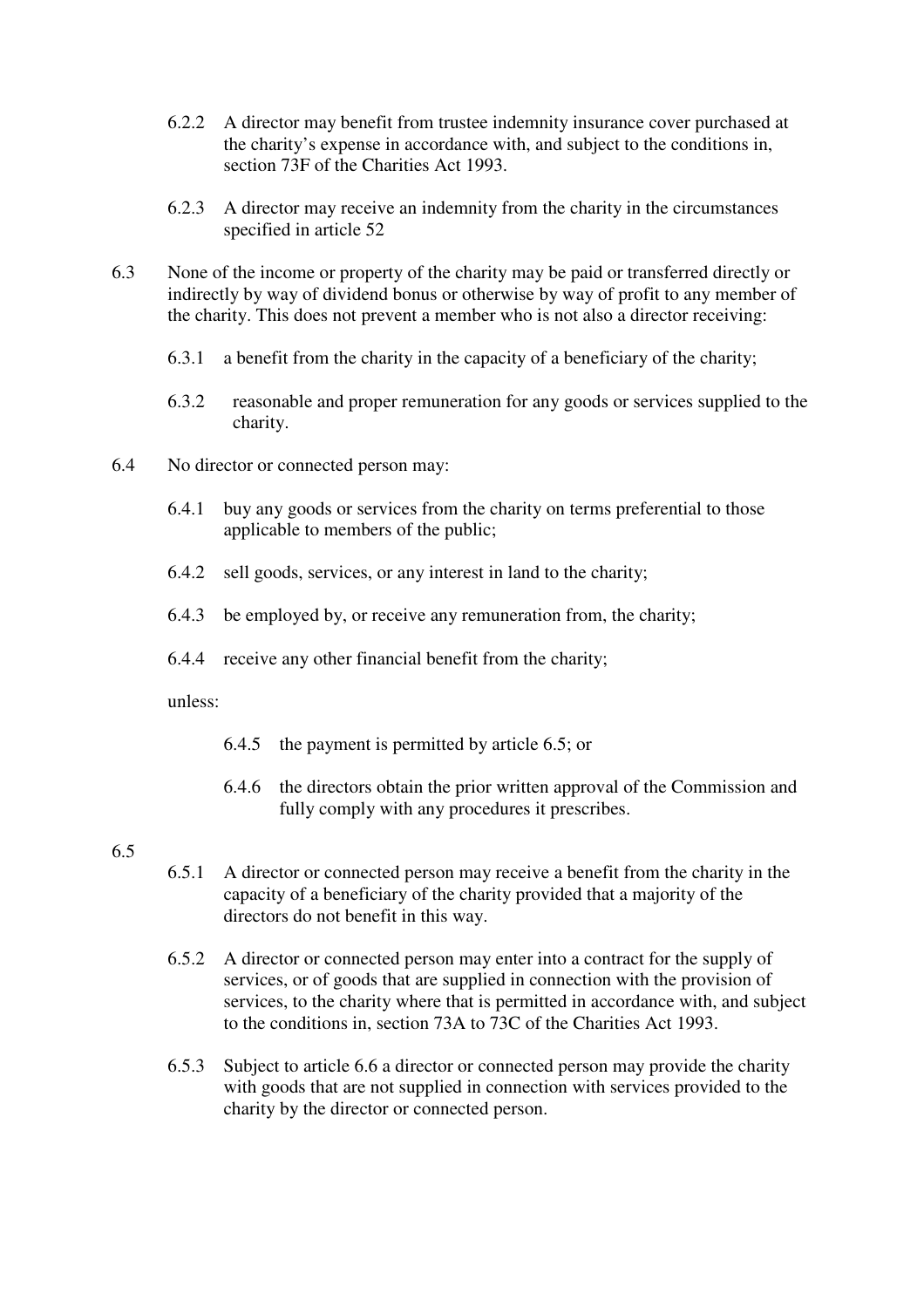- 6.5.4 A director or connected person may receive interest on money lent to the charity at a reasonable and proper rate which must not be more than the Bank of England bank rate (also known as the base rate).
- 6.5.5 A director or connected person may receive rent for premises let by the director or connected person to the charity if the amount of the rent and the other terms of the lease are reasonable and proper and provided that the director concerned shall withdraw from any meeting at which such a proposal or the rent or other terms of the lease are under discussion.
- 6.5.6 The directors may arrange for the purchase, out of the funds of the charity, of insurance designed to indemnify the directors in accordance with the terms of, and subject to the conditions in, section 73F of the Charities Act 1993.
- 6.5.7 A director or connected person may take part in the normal trading and fundraising activities of the charity on the same terms as members of the public.
- 6.6 The charity and its directors may only rely upon the authority provided by article 6.5.3 if each of the following conditions is satisfied:
	- 6.6.1 The amount or maximum amount of the payment for the goods is set out in an agreement in writing between:
		- 6.6.1.1 the charity or its directors (as the case may be); and
		- 6.6.1.2 the director or connected person supplying the goods ("the supplier") under which the supplier is to supply the goods in question to or on behalf of the charity
	- 6.6.2 The amount or maximum amount of the payment for the goods does not exceed what is reasonable in the circumstances for the supply of the goods in question.
	- 6.6.3 The other directors are satisfied that it is in the best interests of the charity to contract with the supplier rather than with someone who is not a director or connected person. In reaching that decision the directors must balance the advantage of contracting with a director or connected person against the disadvantages of doing so.
	- 6.6.4 The supplier is absent from the part of any meeting at which there is discussion of the proposal to enter into a contract or arrangement with him or her or it with regard to the supply of goods to the charity.
	- 6.6.5 The supplier does not vote on any such matter and is not to be counted when calculating whether a quorum of directors is present at the meeting.
	- 6.6.6 The reason for their decision is recorded by the directors in the minute book.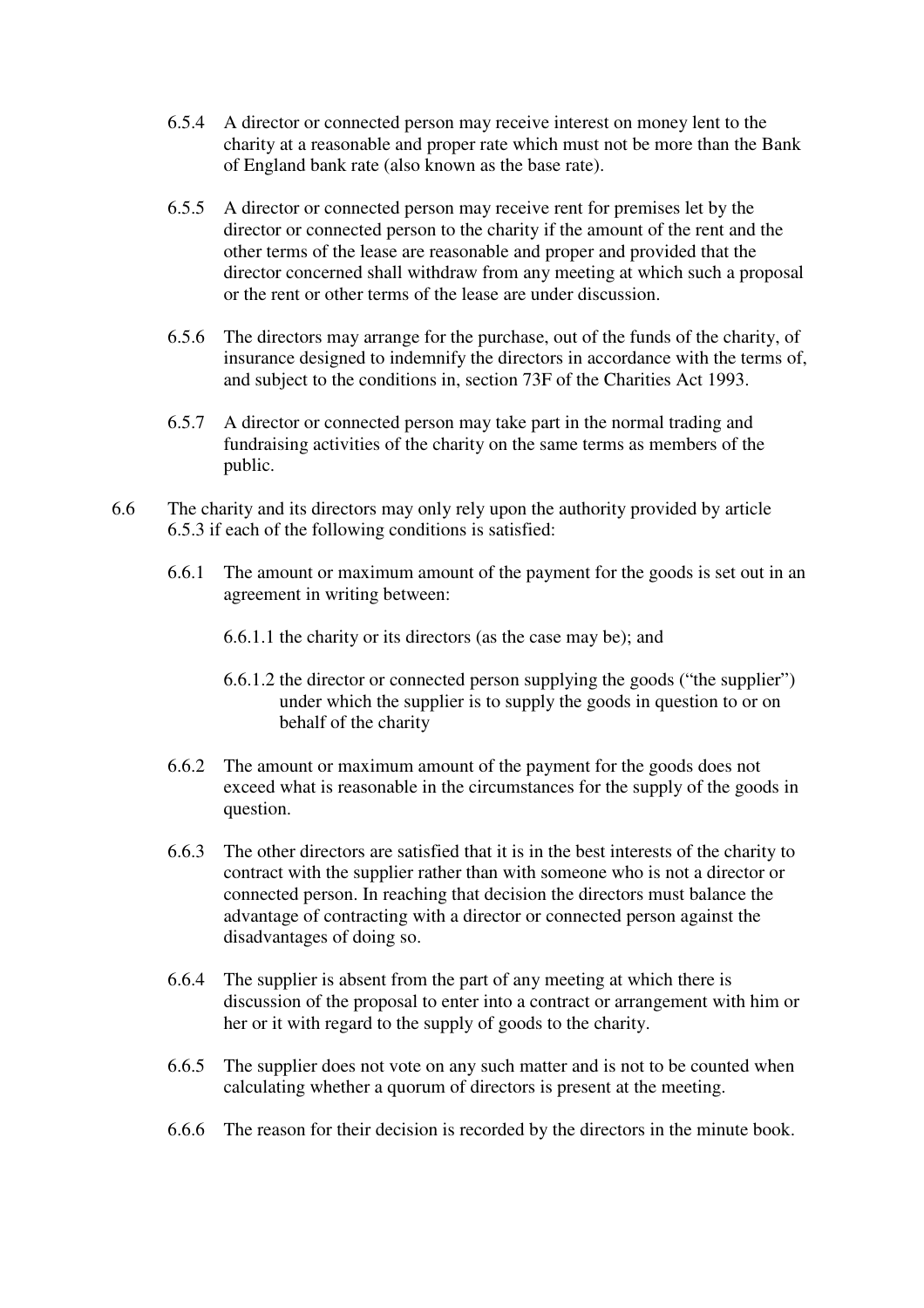- 6.6.7 A majority of the directors then in office are not in receipt of remuneration or payments authorised by article 6.4.
- 6.7
- 6.7.1 In articles 6.2 to 6.4 "charity" shall include any company in which the charity: holds more than 50% of the shares; or controls more than 50% of the voting rights attached to the shares; or has the right to appoint one or more directors to the directors of the company;
- 6.7.2 In article 6.4, 6.5. and 6.6 "connected person" means:

6.7.2.1 a child, parent, grandchild, grandparent, brother or sister of the director;

- 6.7.2.2 the spouse or civil partner of the director or of any person falling within article 6.7.2.1:
- 6.7.2.3 a person carrying on business in partnership with the director or with any person falling within articles 6.7.2.1 or 6.7.2.2;
- 6.7.2.4 an institution which is controlled
	- (a) by the director or any connected person falling within paragraph (i), (ii), or (iii) above; or s
	- (b) by two or more persons falling within sub-paragraph (I), when taken together
- 6.7.2.5 a body corporate in which
	- (a) the director or any connected person falling within articles 6.7.2.1 to 6.7.2.3 has a substantial interest; or
	- (b) two or more persons falling within sub-paragraph (a) above who, when taken together, have a substantial interest.
- 6.8 Paragraphs 2 to 4 of Schedule 5 to the Charities Act 1993 apply for the purposes of interpreting the terms used in this sub-clause.

### **Members**

- 7
- 7.1 The subscribers to the memorandum are the first members of the charity.
- 7.2 Membership shall be open, irrespective of sex, sexual orientation, age, disability, race, nationality, or political, religious or other opinions to:
	- 7.2.1 individuals aged 18 and above: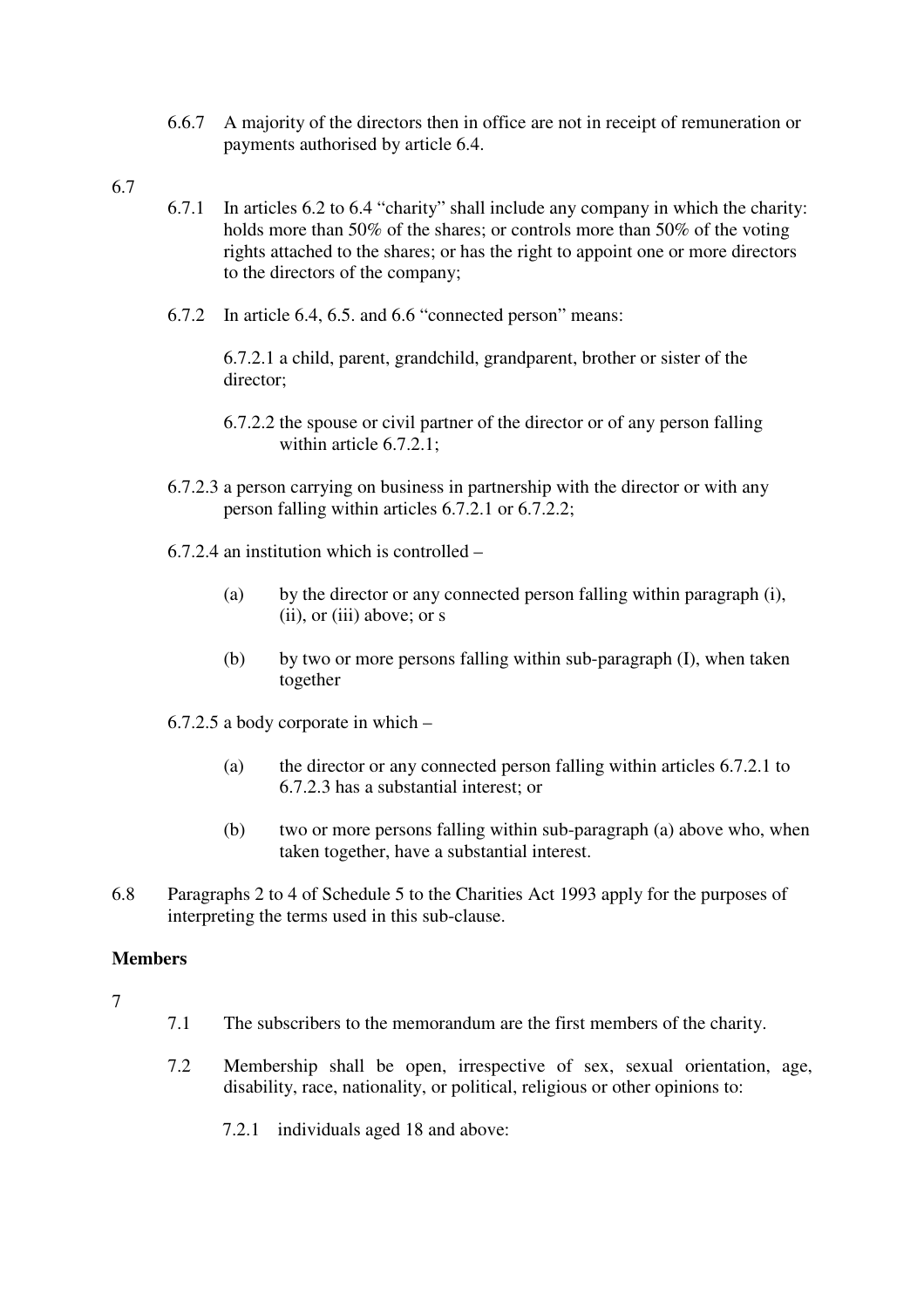- 7.2.1.1 who live within the area of benefit, who shall be known as full members;
- 7.2.1.2 who live outside the area of benefit, who shall be known as associate members
- 7.3 Applicants for membership must
	- 7.3.1 apply to the charity in the form required by the directors and
	- 7.3.2 be approved by the directors.
- 7.4
- 7.4.1 The directors may only refuse an application for membership if, acting reasonably and properly, they consider it to be in the best interests of the charity to refuse the application.
- 7.4.2 The directors must inform the applicant in writing of the reasons for the refusal within twenty-one days of the decision
- 7.4.3 The directors must consider any written representations the applicant may make about the decision. The directors' decision following any written representations must be notified to the applicant in writing but shall be final.
- 7.5 Membership is not transferable.
- 7.6 The directors must keep a register of names and addresses of the members.

#### **Classes of membership**

- 8.1 The directors may establish additional classes of membership with different rights and obligations and shall record the rights and obligations in the register of members.
- 8.2 The directors may not directly or indirectly alter the rights or obligations attached to a class of membership.
- 8.3 The rights attached to a class of membership may only be varied if:
	- 8.3.1 three-quarters of the members of that class consent in writing to the variation; or
	- 8.3.2 a special resolution is passed at a separate general meeting of the members of that class agreeing to the variation.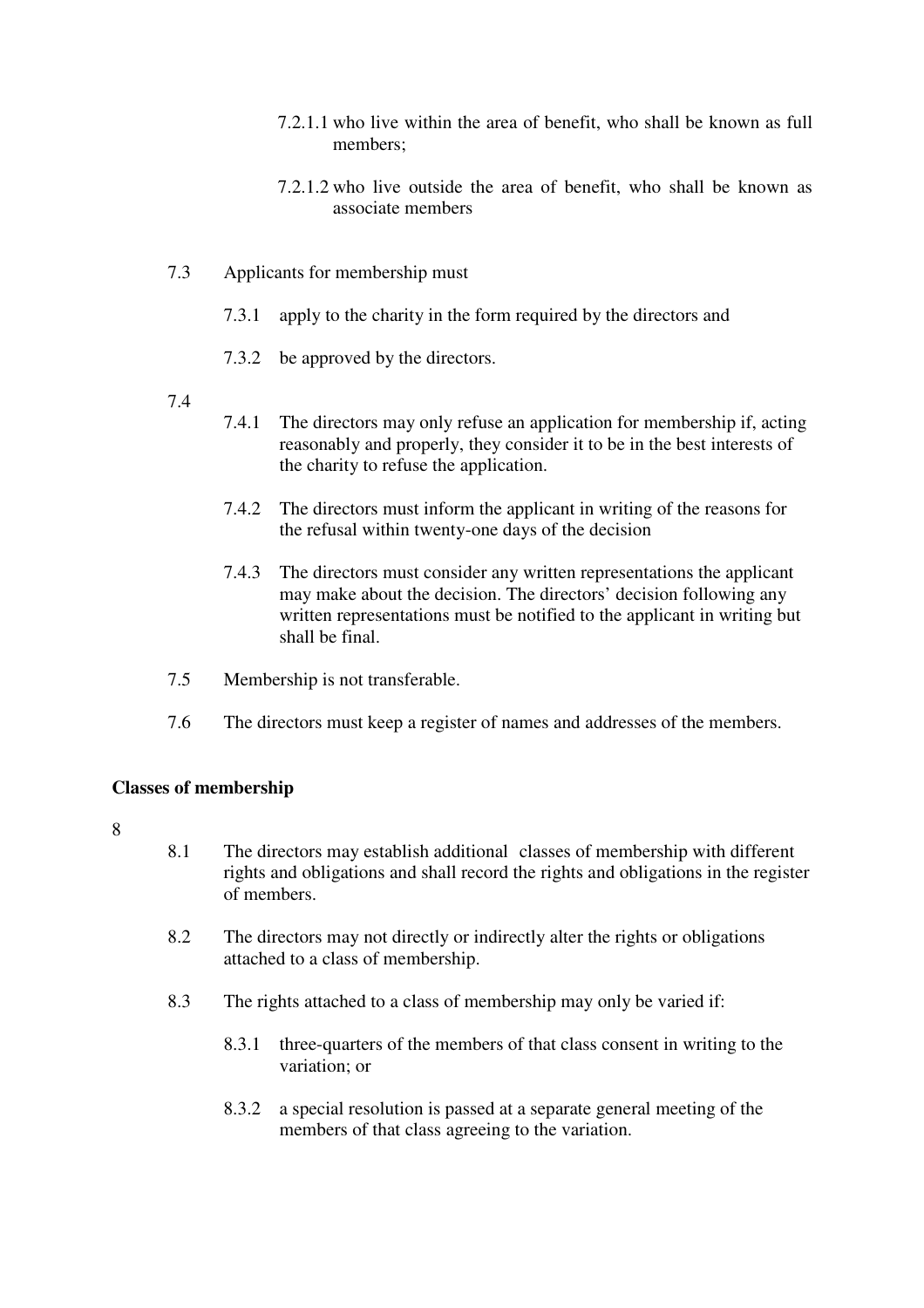8.4 The provisions in the articles about general meetings shall apply to any meeting relating to the variation of the rights of any class of members.

# **Voting rights and appointment of representatives**

- 9.1 Associate members may attend as observers but shall not have the right to vote at general meetings of the charity.
- 9.2 Associate members have power to elect one of their number to represent them and vote on their behalf at general meetings. Any such election shall take place at a general meeting of the charity. The chair shall manage all aspects of the meeting of associate members to elect an authorised representative. All disputes arising in relation to any such meeting shall be referred to the chair whose decision shall be final and binding. Otherwise, all the provisions of these articles which apply to general meetings shall (so far as possible) apply to any such meetings save that THREE associate members or one-third of the total number of such members in each case, whichever shall be the lesser shall be the quorum for a meeting.

# **Termination of membership**

- 10 Membership is terminated if:
	- 10.1 the member dies or, if it is an organisation, ceases to exist;
	- 10.2 the member resigns by written notice to the charity unless, after the resignation, there would be less than two members;
	- 10.3 any sum due from the member to the charity is not paid in full within six months of it falling due;
	- 10.4 the member is removed from membership by a resolution of the directors that it is in the best interests of the charity that his or her or its membership is terminated. A resolution to remove a member from membership may only be passed if:
		- 10.4.1 the member has been given at least twenty-one days' notice in writing of the meeting of the directors at which the resolution will be proposed and the reasons why it is to be proposed;
		- 10.4.2 the member or, at the option of the member, the member's representative (who need not be a member of the charity) has been allowed to make representations to the meeting.

# **Sections**

11 Groups of individuals, being full or associate members, may, with the permission of the directors, form themselves into sections for the furtherance of common activities of the charity. The following provisions apply to Sections: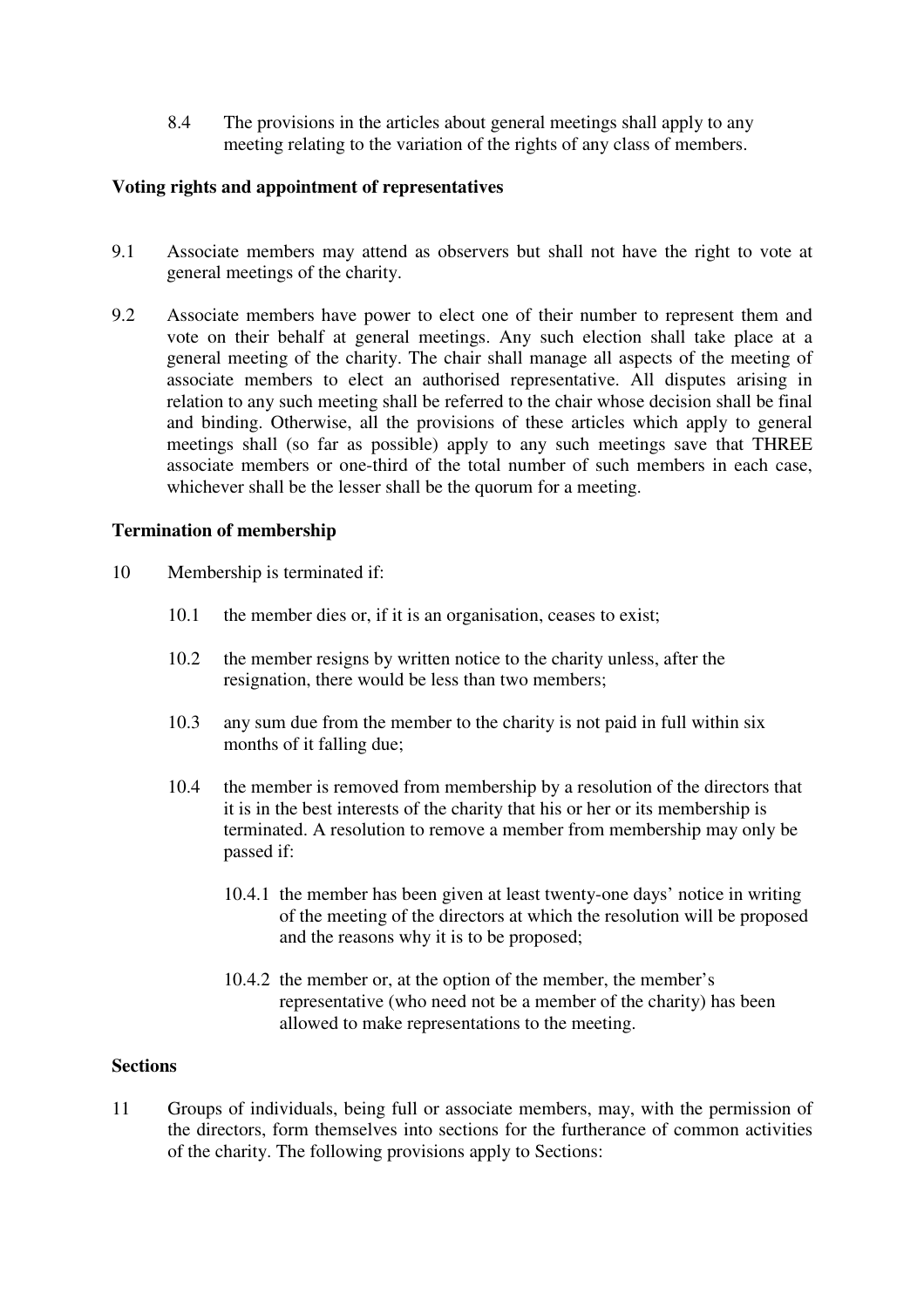- 11.1 the directors shall determine the terms of reference and functions of each such section and the duration of its activities;
- 11.2 no section may disregard any instruction of the directors or carry on any activity that may, in the directors' opinion, conflict with the objects, the standing orders or any decision made by the directors;
- 11.3 sections may fundraise for their activities utilising, with the permission of the directors, the charity registration of the charity but all funds so raised or property acquired with such funds shall belong to the charity and, subject to article 11.4, shall be paid to the charity immediately following receipt.
- 11.4 sections may hold such funds for float purposes as shall be agreed from time to time with the directors;
- 11.5 sections and members thereof have no power of management or control over any part of the charity's assets.

### **Forum**

- 12.1 In addition to annual general meetings the directors shall convene at least one open meeting in each calendar year as a consultative forum of its stakeholders. The directors shall, except in the case of emergency, give not less than seven clear days notice of such open meeting to stakeholders which notice shall be posted in a conspicuous place or places in the area of benefit;
- 12.2 Stakeholders attending any such meeting shall constitute the forum. The forum is the process by which stakeholders may raise and discuss amongst themselves and members of the charity issues that affect the area of benefit and/or the running or use of the community centre operated by the charity. The forum may also be used for the giving of a report from the directors on policies and procedures connected with the use of the community centre and reports from stakeholders. Any proposal arising from discussion at the meeting concerning the use of the community centre shall be referred to the next meeting of the directors;
- 12.3 The chair of the directors shall normally chair the meeting but in his or her absence or if the forum decides otherwise those present shall elect one of their number to take the chair.

### **General meetings**

- 13.1 The charity must hold its first annual general meeting within eighteen months after the date of its incorporation.
- 13.2 An annual general meeting must be held in each subsequent year and not more than fifteen months may elapse between successive annual general meetings.
- 13.3 The directors may call a general meeting at any time.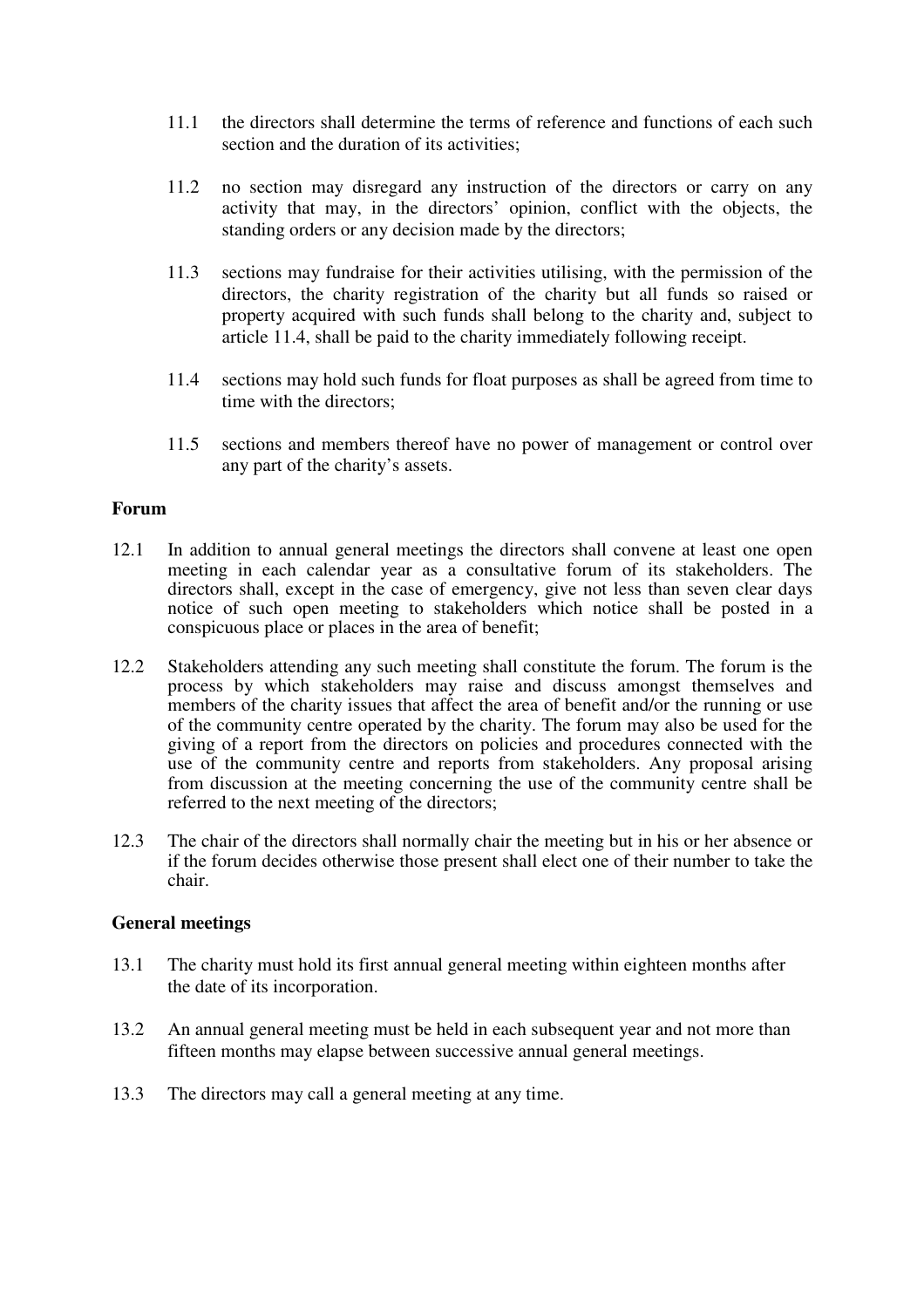# **Notice of general meetings**

- 14.1 The minimum period of notice required to hold a general meeting of the charity is fourteen clear days.
- 14.2 A general meeting may be called by shorter notice if it is so agreed by a majority in number of members having a right to attend and vote at the meeting, being a majority who together hold not less than 90 percent of the total voting rights.
- 14.3 The notice must specify the date time and place of the meeting and the general nature of the business to be transacted. If the meeting is to be an annual general meeting, the notice must say so. The notice must also contain a statement setting out the right of members to appoint a proxy under section 324 of the Companies Act 2006 and article 19.
- 14.4 The notice must be given to all the members and to the directors and auditors.
- 14.5 The proceedings at a meeting shall not be invalidated because a person who was entitled to receive notice of the meeting did not receive it because of an accidental omission by the charity.

## **Proceedings at general meetings**

- 15.1 No business shall be transacted at any general meeting unless a quorum is present.
- 15.2 A quorum is:
	- 15.2.1 ten members present in person or by proxy and entitled to vote upon the business to be conducted at the meeting; or
	- 15.2.2 one tenth of the total membership at the time whichever is the greater.
- 15.3 The authorised representative of associate members shall be counted in the quorum.
- 16.1 If:
	- 16.1.1 a quorum is not present within half an hour from the time appointed for the meeting; or
	- 16.1.2 during a meeting a quorum ceases to be present;

the meeting shall be adjourned to such time and place as the directors shall determine.

- 16.2 The directors must reconvene the meeting and must give at least seven clear days' notice of the reconvened meeting stating the date, time and place of the meeting.
- 16.3 If no quorum is present at the reconvened meeting within fifteen minutes of the time specified for the start of the meeting the members present in person or by proxy at that time shall constitute the quorum for that meeting.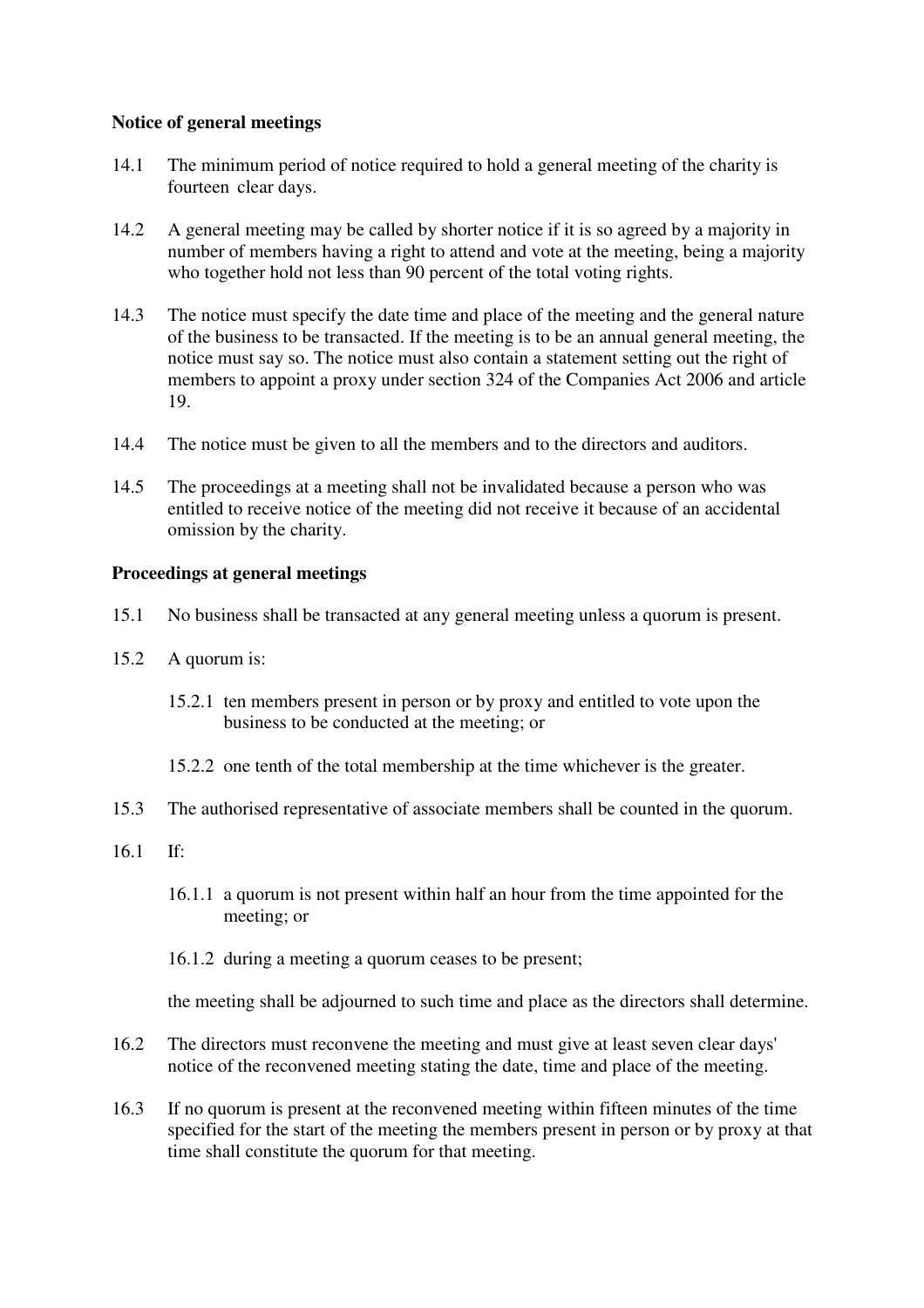- 17.1 General meetings shall be chaired by the person who has been appointed to chair meetings of the directors.
- 17.2 If there is no such person or he or she is not present within fifteen minutes of the time appointed for the meeting a director nominated by the directors shall chair the meeting.
- 17.3 If there is only one director present and willing to act, he or she shall chair the meeting.
- 17.4 If no director is present and willing to chair the meeting within fifteen minutes after the time appointed for holding it, the members present in person or by proxy and entitled to vote must choose one of their number to chair the meeting.

#### 18

- 18.1 The members present in person or by proxy at a meeting may resolve by ordinary resolution that the meeting shall be adjourned.
- 18.2 The person who is chairing the meeting must decide the date, time and place at which the meeting is to be reconvened unless those details are specified in the resolution.
- 18.3 No business shall be conducted at a reconvened meeting unless it could properly have been conducted at the meeting had the adjournment not taken place.
- 18.4 If a meeting is adjourned by a resolution of the members for more than seven days, at least seven clear days' notice shall be given of the reconvened meeting stating the date, time and place of the meeting.

#### 19

- 19.1 Any vote at a meeting shall be decided by a show of hands unless before, or on the declaration of the result of, the show of hands a poll is demanded:
	- 19.1.1 by the person chairing the meeting; or
	- 19.1.2 by at least two members present in person or by proxy and having the right to vote at the meeting; or
	- 19.1.3 by a member or members present in person or by proxy representing not less than one-tenth of the total voting rights of all the members having the right to vote at the meeting.

### 19.2

- 19.2.1 The declaration by the person who is chairing the meeting of the result of a vote shall be conclusive unless a poll is demanded.
- 19.2.2 The result of the vote must be recorded in the minutes of the charity but the number or proportion of votes cast need not be recorded.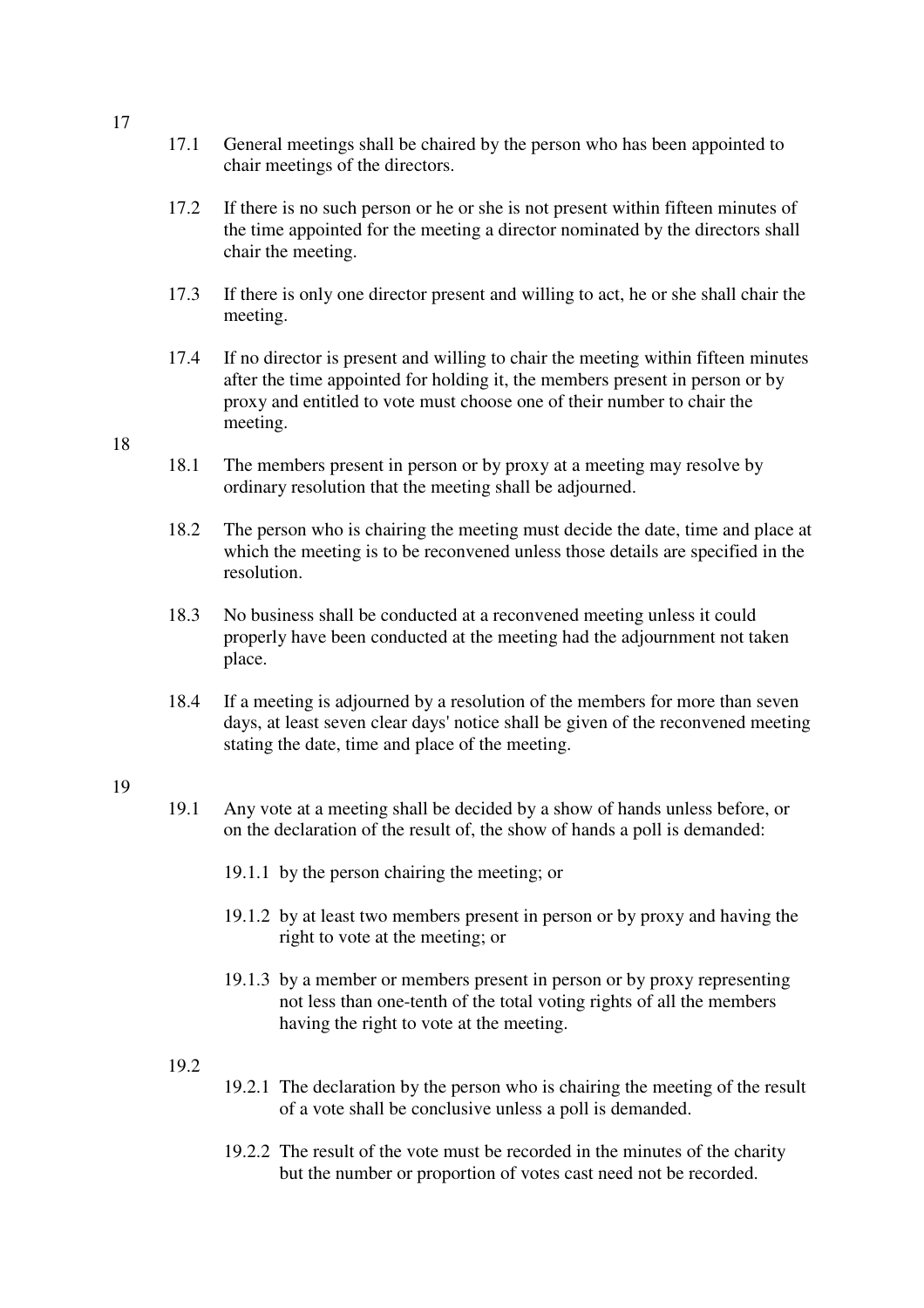- 19.3.1 A demand for a poll may be withdrawn, before the poll is taken, but only with the consent of the person who is chairing the meeting.
- 19.3.2 If the demand for a poll is withdrawn the demand shall not invalidate the result of a show of hands declared before the demand was made.
- 19.3.3 A poll must be taken as the person who is chairing the meeting directs, who may appoint scrutineers (who need not be members) and who may fix a time and place for declaring the results of the poll.
- 19.3.4 The result of the poll shall be deemed to be the resolution of the meeting at which the poll is demanded.
- 19.3.5 A poll demanded on the election of a person to chair a meeting or on a question of adjournment must be taken immediately.
- 19.3.6 A poll demanded on any other question must be taken either immediately or at such time and place as the person who is chairing the meeting directs.
- 19.3.7 The poll must be taken within thirty days after it has been demanded.
- 19.3.8 If the poll is not taken immediately at least seven clear days' notice shall be given specifying the time and place at which the poll is to be taken.
- 19.3.9 If a poll is demanded the meeting may continue to deal with any other business that may be conducted at the meeting.

#### **Content of proxy notices**

- 19.1 Proxies may only validly be appointed by a notice in writing (a "proxy notice") which–
	- 19.1.1 states the name and address of the member appointing the proxy;
	- 19.1.2 identifies the person appointed to be that member's proxy and the general meeting in relation to which that person is appointed;
	- 19.1.3 is signed by or on behalf of the member appointing the proxy, or is authenticated in such manner as the directors may determine; and
	- 19.1.4 is delivered to the charity in accordance with the articles and any instructions contained in the notice of the general meeting to which they relate.
- 19.2 The charity may require proxy notices to be delivered in a particular form, and may specify different forms for different purposes

19.3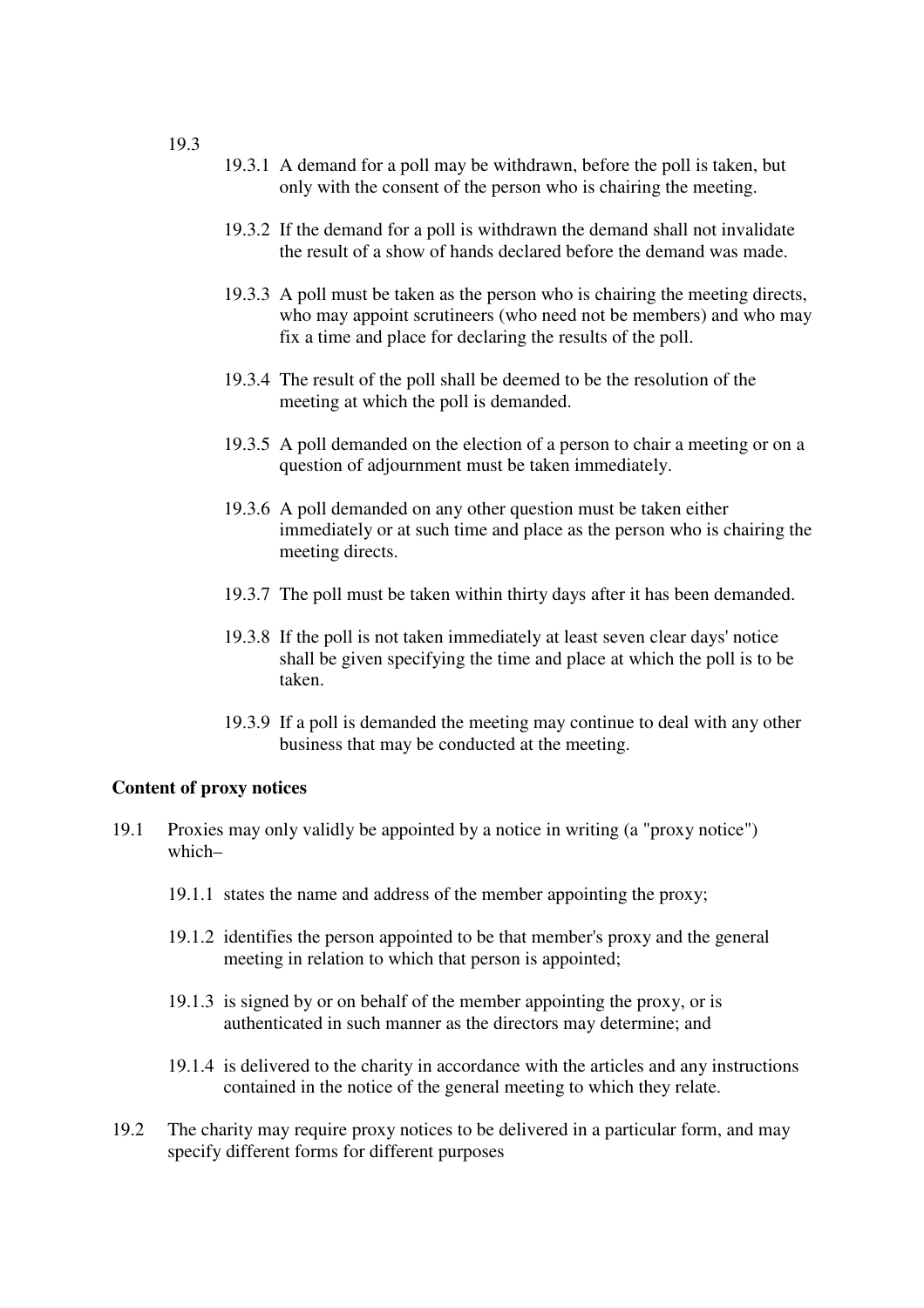- 19.3 Proxy notices may specify how the proxy appointed under them is to vote (or that the proxy is to abstain from voting) on one or more resolutions.
- 19.4 Unless a proxy notice indicates otherwise, it must be treated as
	- 19.4.1 allowing the person appointed under it as a proxy discretion as to how to vote on any ancillary or procedural resolutions put to the meeting; and
	- 19.4.2 appointing that person as a proxy in relation to any adjournment of the general meeting to which it relates as well as the meeting itself.

# **Delivery of proxy notices**

- 20.1 A person who is entitled to attend, speak or vote (either on a show of hands or on a poll) at a general meeting remains so entitled in respect of that meeting or any adjournment of it, even though a valid proxy notice has been delivered to the charity by or on behalf of that person.
- 20.2 An appointment under a proxy notice may be revoked by delivering to the charity a notice in writing given by or on behalf of the person by whom or on whose behalf the proxy notice was given.
- 20.3 A notice revoking a proxy appointment only takes effect if it is delivered before the start of the meeting or adjourned meeting to which it relates.
- 20.4 If a proxy notice is not executed by the person appointing the proxy, it must be accompanied by written evidence of the authority of the person who executed it to execute it on the appointor's behalf.

### **Written resolutions**

- 20.1 Other than in the case of a resolution to remove a director or auditor before the expiry of their office, a resolution in writing agreed by a simple majority (or in the case of a special resolution by a majority of not less than 75%) of the members who would have been entitled to vote upon it had it been proposed at a general meeting shall be effective provided that:
	- (a) a copy of the proposed resolution has been sent to every eligible member;
	- (b) a simple majority (or in the case of a special resolution a majority of not less than 75% of members) has signified its agreement to the resolution; and
	- (c) it is contained in an authenticated document which has been received at the registered office within the period of 28 days beginning with the circulation date.
- 20.2 A written resolution is passed as soon as the required majority of eligible members have signified their agreement to it. The document indicating a member's approval of a written resolution must be sent to the charity in hard copy form or in electronic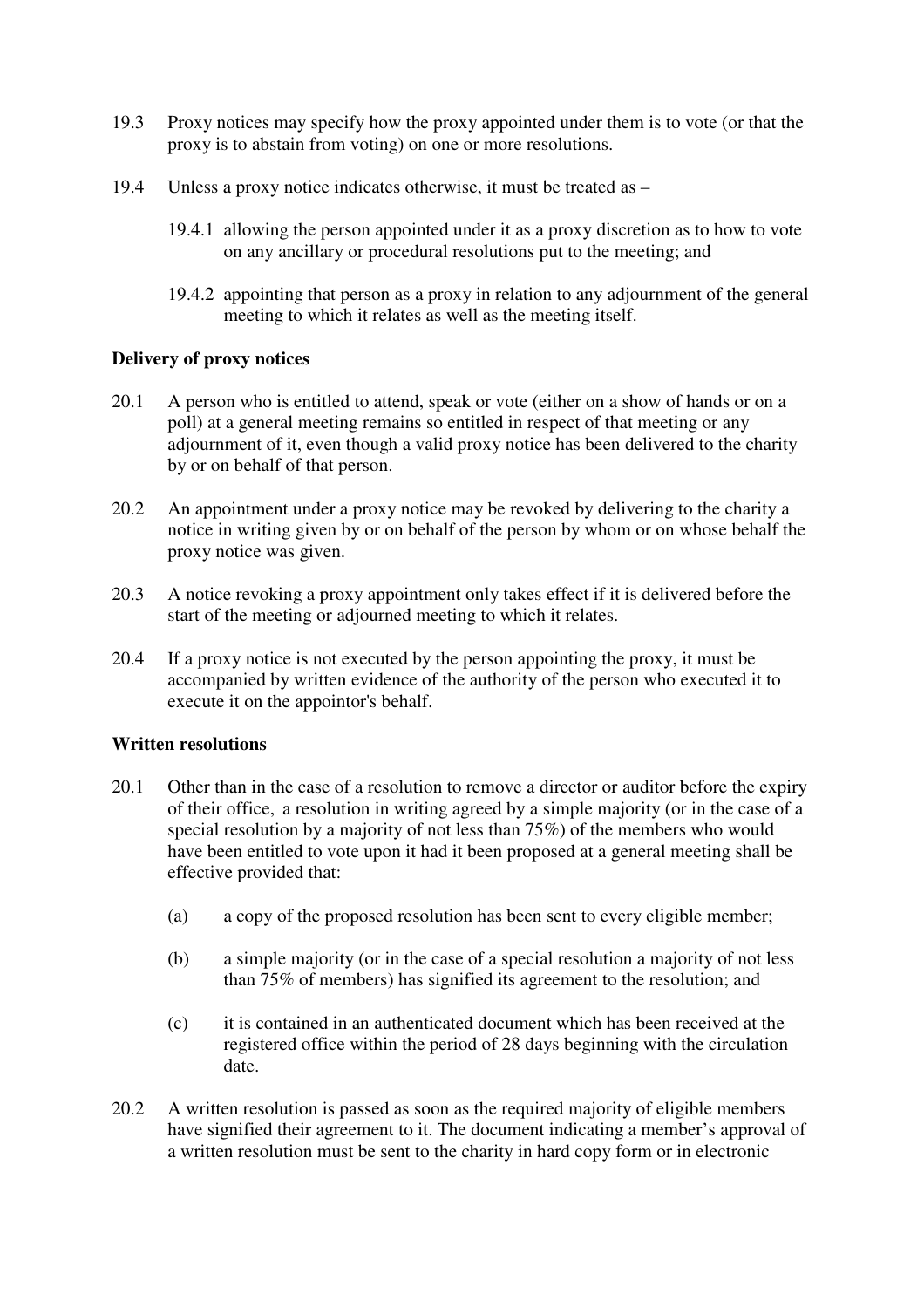form. A member's agreement to a written resolution, once signified, may not be revoked.

- 20.3 A written resolution lapses if the necessary number of approvals has not been received 28 days after the first day on which copies of the resolution were circulated to members.
- 20.4 A resolution in writing may comprise several copies to which one or more members have signified their agreement.
- 20.5 In the case of a member that is an organisation, its authorised representative may signify its agreement.

### **Votes of members**

- 21.1 Subject to article 8, every full member and every authorised representative of associate members present in person shall have one vote.
- 21.2 No full member shall be entitled to vote in any specific capacity at any general meeting unless all moneys then payable by reference to such capacity by him or her to the charity have been paid.
- 21.3 No objection shall be raised to the qualification of any voter except at the meeting or adjourned meeting at which the vote objected to is tendered, and every vote not disallowed at the meeting shall be valid. Any objection shall be referred to the chair whose decision shall be final and conclusive.

### **Directors**

- 22.1 A director must be a natural person aged 16 years or older.
- 22.2 No one may be appointed a director if he or she would be disqualified from acting under the provisions of article 33.
- 22.3 The number of directors shall be not less than three but (unless otherwise determined by ordinary resolution) shall not be subject to any maximum.
- 22.4 The first directors shall be those persons notified to Companies House as the first directors of the charity
- 22.5 A director may not appoint an alternate director or anyone to act on his or her behalf at meetings of the directors.
- 23 The directors shall have general management and control of the affairs and assets of the charity. The directors are both the directors of the charity for the purposes of the Companies Acts and charity trustees for the purposes of the Charities Act, 1993. The directors must act reasonably and prudently in all matters relating to the charity and must always bear in mind the interests of the charity to the exclusion of personal prejudices and interests.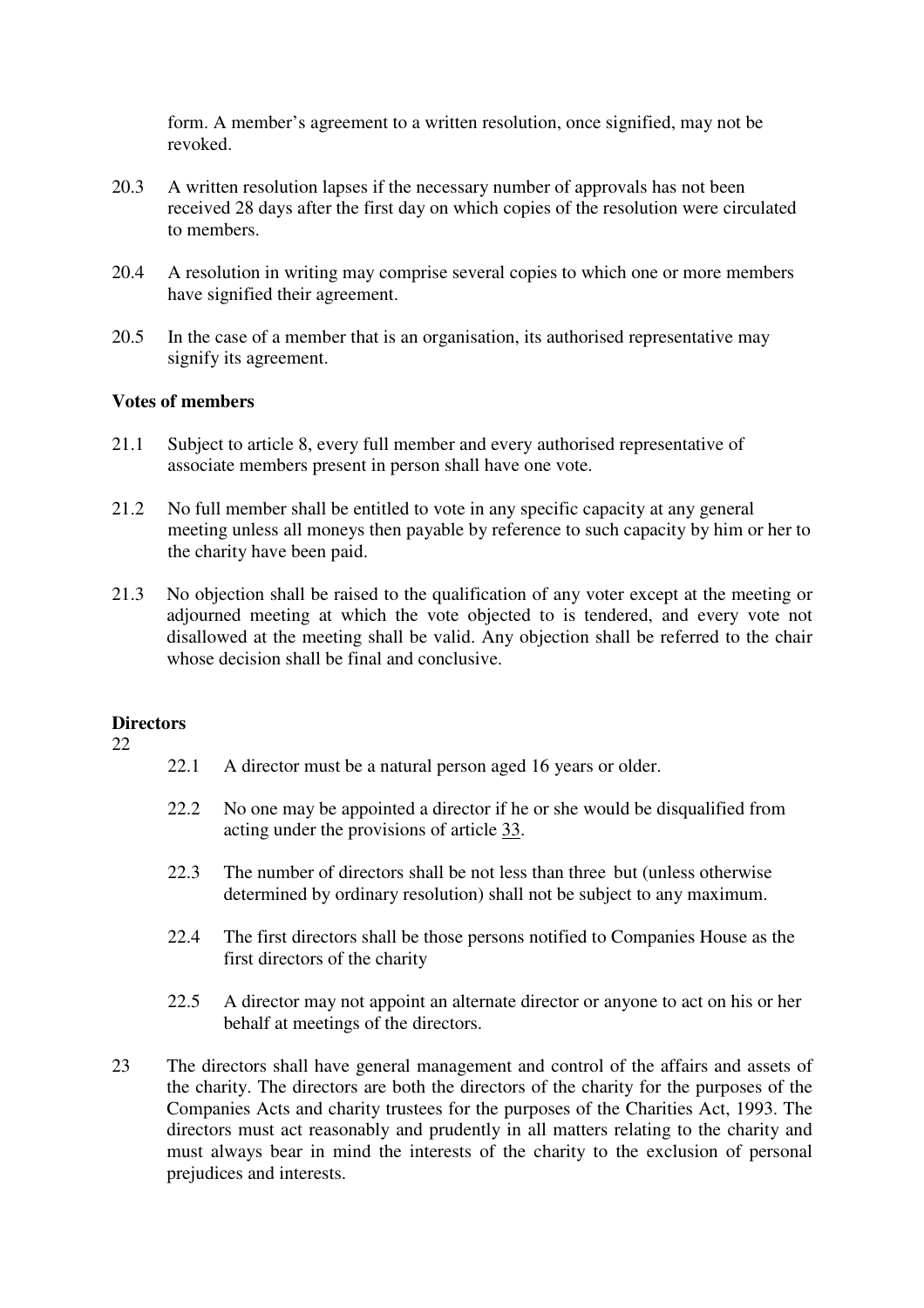- 24 The first directors of the charity shall be deemed to have been appointed under the articles. The first directors shall have power to appoint further directors who shall hold office until the end of the first annual general meeting. Such directors shall have power to elect a Chairman and Vice-Chairman. Subject to this, the Board shall consist of the following directors:
	- 24.1 up to 12 individuals elected by full members and by the authorised representative of associate members;
	- 24.2 up to 5 individuals co-opted by the Board who shall serve on the Board until the conclusion of the next Annual General Meeting;
- 25
- 25.1 Full members and authorised representatives of associate members shall be entitled by ordinary resolution at a general meeting of the charity to elect any full member or associate member willing to act to be a director either to fill a vacancy or as an additional director PROVIDED THAT the number of persons in office at any one time who have been so appointed by the members shall not exceed 12 (or such other maximum number as may be determined by the charity in general meeting).
- 25.2 Any election of directors made under article 25.1 (otherwise than at a general meeting of the charity) shall be minuted and the minutes shall be signed by the chair of the meeting and submitted to the secretary.
- 25.3 Every director shall upon election or appointment receive a copy of the charity's articles.
- 25.4 In order to be eligible to vote at any meeting of the directors, every director must-
	- 25.4.1 be or become a full or associate member of the charity and
	- 25.4.2 sign a declaration of willingness to act as a charity trustee of the charity.
- 25.5 Subject as aforesaid, the charity may by ordinary resolution appoint a person who is willing to act to be a director either to fill a vacancy or as an additional director and may also determine the rotation (if applicable) in which any additional directors are to retire.
- 25.6 The directors may appoint a person who is willing to act to be a director either to fill vacancy or as an additional director PROVIDED THAT the appointment does not cause the number of directors to exceed any number fixed by or in accordance with the articles as the maximum number of directors. A director so appointed shall hold office only until the next following annual general meeting and shall not be taken into account in determining the directors who are to retire by rotation (if applicable) at the meeting. If not reappointed at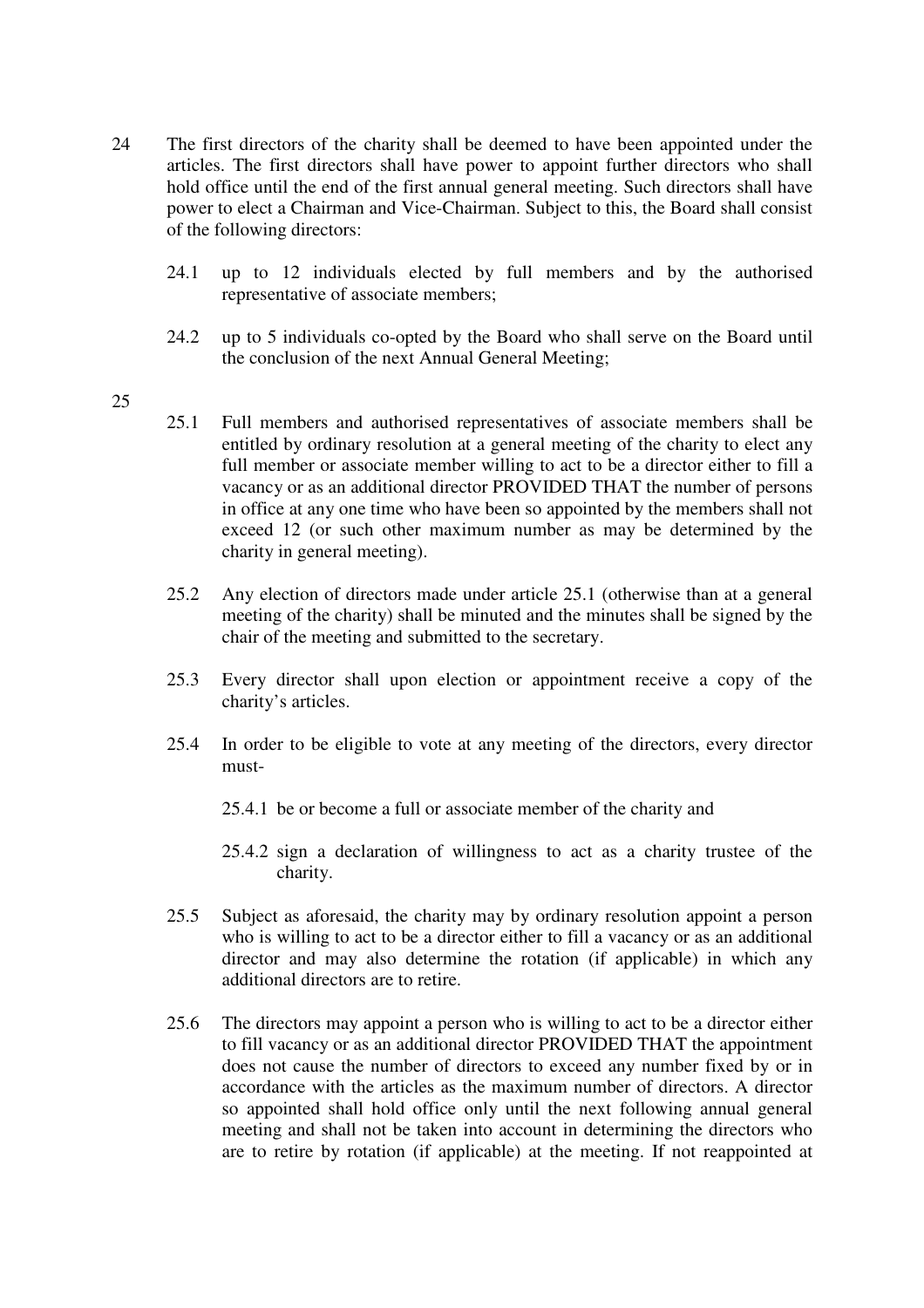such annual general meeting, he or she shall vacate office at the conclusion thereof.

- 25.7 A technical defect in the appointment of a director of which the directors are unaware at the time does not invalidate decisions taken at a meeting.
- 25.8 An employee of the charity shall not be eligible to be a director, or member of any section committee or any sub-committee of the charity, but may be invited to attend such committees as a non-voting adviser.

## **Powers of directors**

- 26.1 The directors shall manage the business of the charity and may exercise all the powers of the charity unless they are subject to any restrictions imposed by the Companies Acts, the articles or any special resolution.
- 26.2 No alteration of the articles or any special resolution shall have retrospective effect to invalidate any prior act of the directors.
- 26.3 Any meeting of directors at which a quorum is present at the time the relevant decision is made may exercise all the powers exercisable by the directors.
- 26.4 The directors have power to do anything which is calculated to further the charity's Objects or is conducive or incidental to doing so. In particular, the directors have power-
	- 26.4.1 to permit individual members of the charity to establish sections and to regulate their functions and activities; and to order the dissolution of any section in breach of the requirements of Article 4.2 or of any requirements of the directors
	- 26.4.2 to exercise the charity's power to borrow money and, subject always to the Charities Act 1993, to mortgage or charge its undertaking and property, or any part thereof, and to issue any securities, whether outright or as security for any debt, liability or obligation of the charity or of any third party subject to such consents as may be required by law.

### **Appointment of directors**

- 27 The charity may by ordinary resolution:
	- 27.1 appoint a person who is willing to act to be a director; and
	- 27.2 determine the rotation in which any additional directors are to retire.
- 28 No person other than a director retiring by rotation may be appointed a director at any general meeting unless:
	- 28.1 he or she is recommended for re-election by the directors; or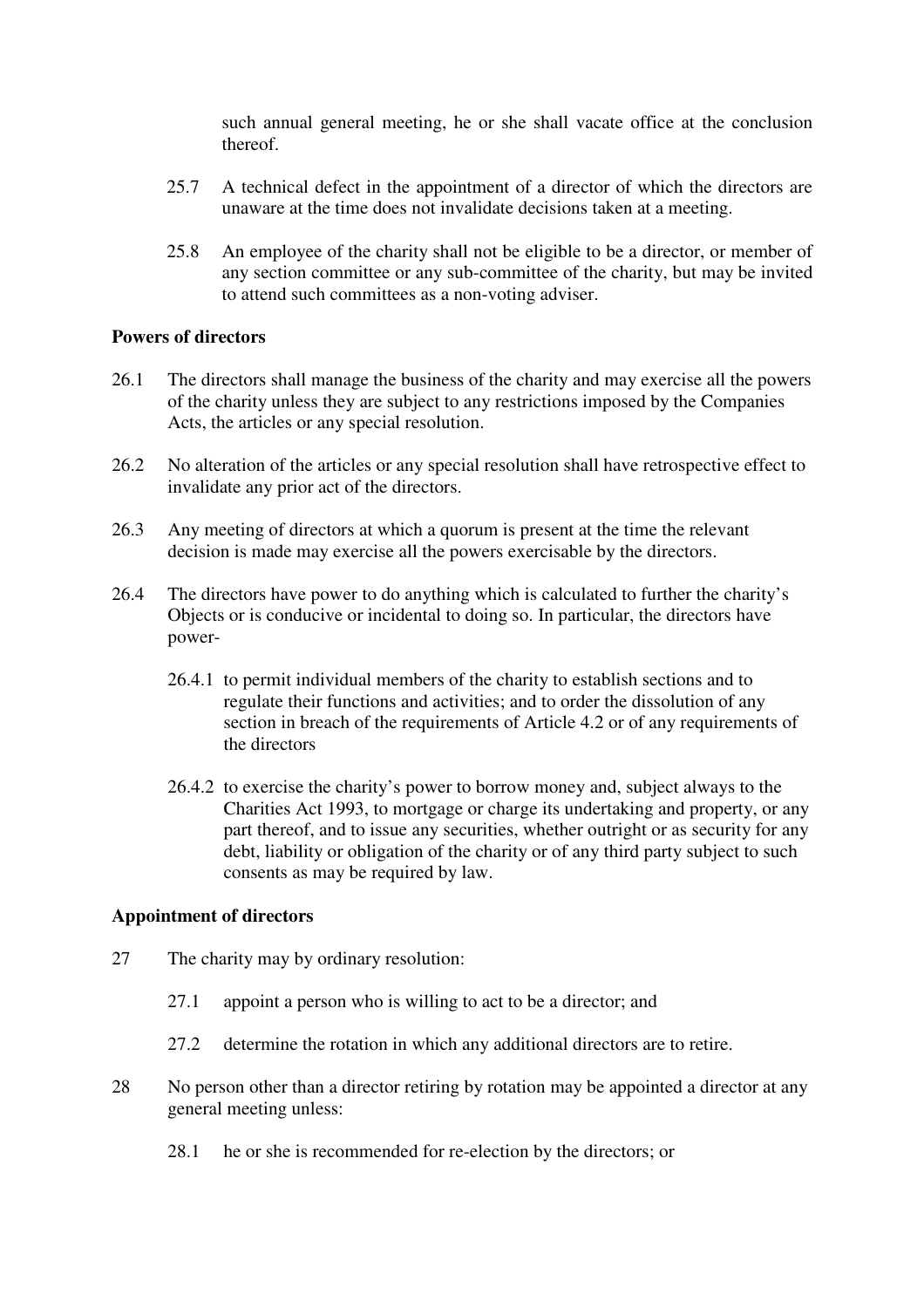- 28.2 not less than fourteen nor more than thirty-five clear days before the date of the meeting, the charity is given a notice that:
	- 28.2.1 is signed by a member entitled to vote at the meeting;
	- 28.2.2 states the member's intention to propose the appointment of a person as a director;
	- 28.2.3 contains the details that, if the person were to be appointed, the charity would have to file at Companies House; and
	- 28.2.4 is signed by the person who is to be proposed to show his or her willingness to be appointed.
- 29 All members who are entitled to receive notice of a general meeting must be given not less than seven nor more than twenty-eight clear days' notice of any resolution to be put to the meeting to appoint a director other than a director who is to retire by rotation.

#### 30

- 30.1 The directors may appoint a person who is willing to act to be a director.
- 30.2 A director appointed by a resolution of the other directors must retire at the next annual general meeting and must not be taken into account in determining the directors who are to retire by rotation.
- 31 The appointment of a director, whether by the charity in general meeting or by the other directors, must not cause the number of directors to exceed any number fixed as the maximum number of directors.

### **Retirement of directors**

- 32.1 At the first and at each subsequent annual general meeting all the directors shall retire from office unless by the close of the meeting the members have failed to elect sufficient directors to hold a quorate meeting of the directors.
- 32.2 A director who retires at an annual general meeting may, if willing to act, be reelected. If the charity does not fill the vacancy created by his or her resignation, he or she shall, if willing to act, be deemed to have been re-elected unless at the meeting it is resolved not to fill the vacancy or unless a resolution for the re-election of the director has been put to a meeting and lost. If he or she is not re-elected he or she shall retain office until the meeting elects someone in his or her place, or if it does not do so, until the end of the meeting.
- 32.3 If a director is required to retire at an annual general meeting by a provision of the articles the retirement shall take effect upon the conclusion of the meeting.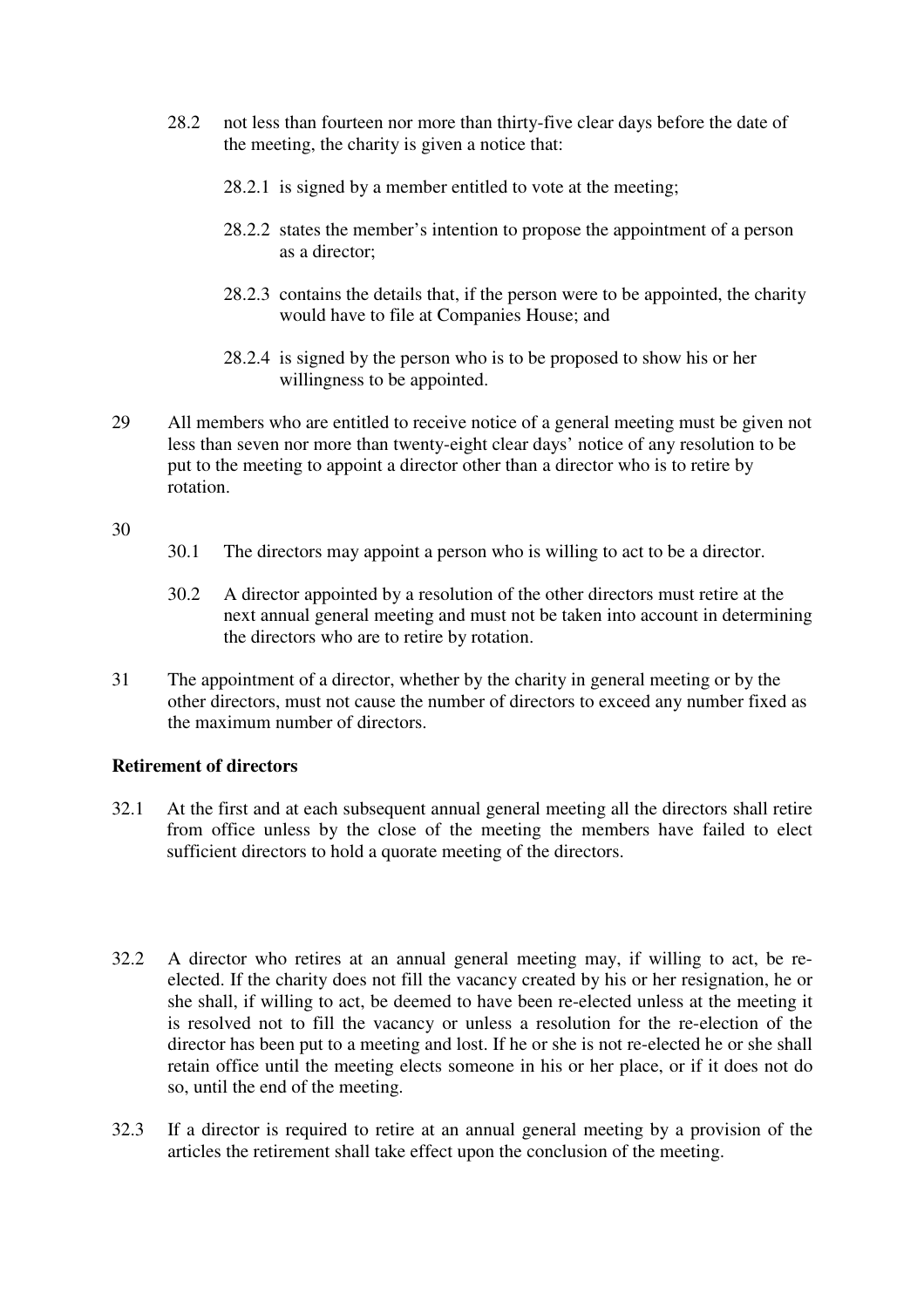# **Disqualification and removal of directors**

- 33 A director shall cease to hold office if he or she:
	- 33.1 ceases to be a director by virtue of any provision in the Companies Acts or is prohibited by law from being a director;
	- 33.2 is disqualified from acting as a trustee by virtue of section 72 of the Charities Act 1993 (or any statutory re-enactment or modification of that provision);
	- 33.3 ceases to be a member of the charity;
	- 33.4 becomes incapable by reason of mental disorder, illness or injury of managing and administering his or her own affairs;
	- 33.5 resigns as a director by notice to the charity (but only if at least two directors will remain in office when the notice of resignation is to take effect);
	- 33.6 is absent without the permission of the directors from ail their meetings held within a period of six consecutive months and the directors resolve that his or her office be vacated; or
	- 33.7 is removed by ordinary resolution of the members of the charity present and voting at a general meeting after the meeting has invited the views of the Trustee concerned and considered the matter in the light of any such views.

## **Remuneration of directors**

35 The directors must not be paid any remuneration unless it is authorised by article 6.

### **Proceedings of directors**

- 36.1 The directors may regulate their proceedings as they think fit, subject to the provisions of the articles.
- 36.2 Any director may call a meeting of the directors.
- 36.3 The secretary (if any) must call a meeting of the directors if requested to do so by a director.
- 36.4 Questions arising at a meeting shall be decided by a majority of votes.
- 36.5 In the case of an equality of votes, the person who is chairing the meeting shall have a second or casting vote.
- 36.6 A meeting may be held by suitable electronic means agreed by the directors in which each participant may communicate with all the other participants.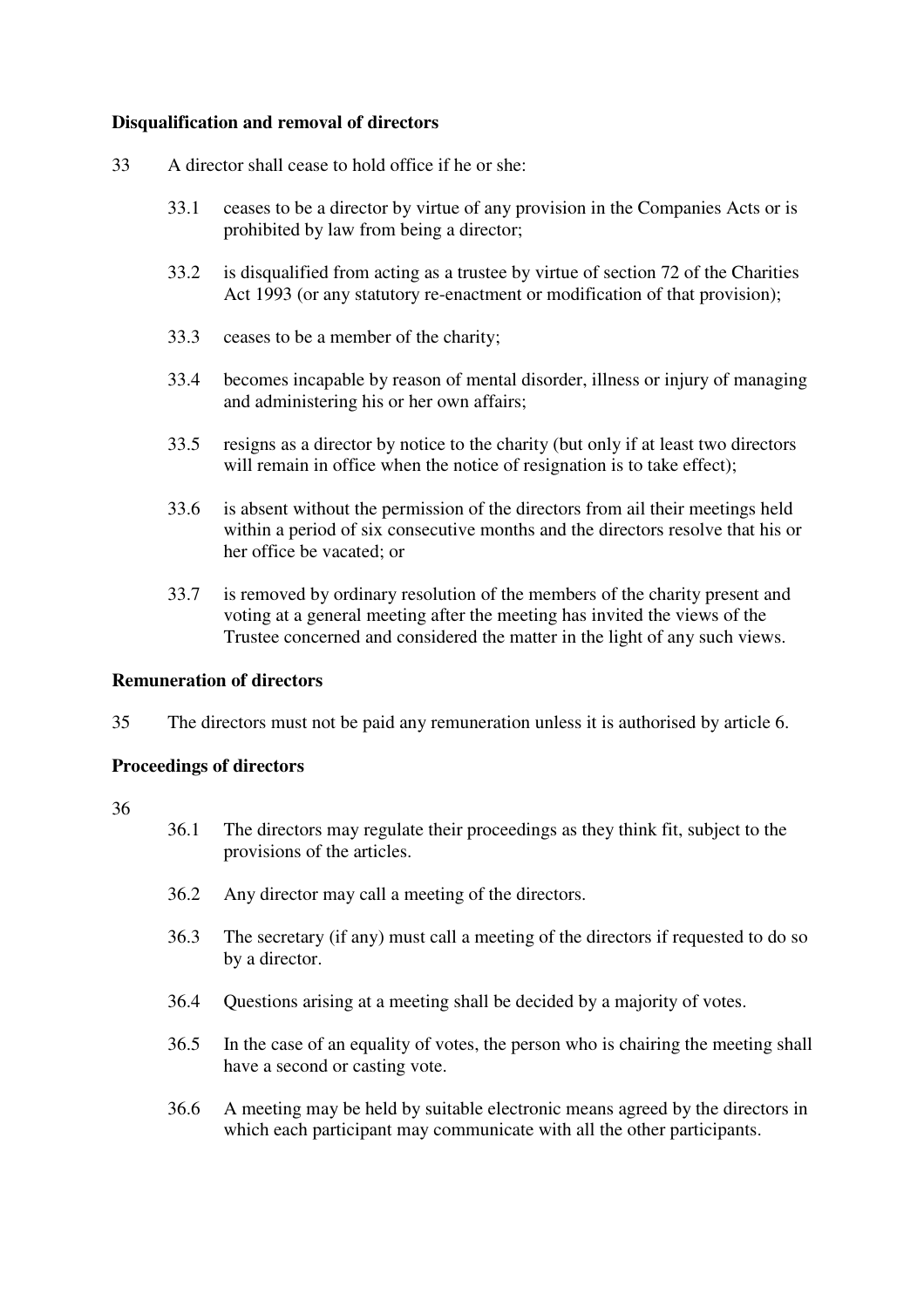- 36.7 A procedural defect of which the directors are unaware at the time does not invalidate decisions taken at a meeting.
- 37
- 37.1 No decision may be made by a meeting of the directors unless a quorum is present at the time the decision is purported to be made. 'Present' includes being present by suitable electronic means agreed by the directors in which a participant or participants may communicate with all the other participants.
- 37.2 The quorum shall be three or the number nearest to one-third of the total number of directors, whichever is the greater, or such larger number as may be decided from time to time by the directors.
- 37.3 A director shall not be counted in the quorum present when any decision is made about a matter upon which that director is not entitled to vote.
- 38 If the number of directors is less than the number fixed as the quorum, the continuing directors or director may act only for the purpose of filling vacancies or of calling a general meeting.

#### 39

- 39.1 The directors shall appoint a director to chair their meetings and may at any time revoke such appointment.
- 39.2 If no-one has been appointed to chair meetings of the directors or if the person appointed is unwilling to preside or is not present within ten minutes after the time appointed for the meeting, the directors present may appoint one of their number to chair that meeting.
- 39.3 The person appointed to chair meetings of the directors shall have no functions or powers except those conferred by the articles or delegated to him or her by the directors.

- 40.1 A resolution in writing or in electronic form agreed by a simple majority of all the directors entitled to receive notice of a meeting of directors or of a committee of directors and to vote upon the resolution shall be as valid and effectual as if it had been passed at a meeting of the directors or (as the case may be) a committee of directors duly convened and held provided that:
	- 40.1.1 a copy of the resolution is sent or submitted to all the directors eligible to vote; and
	- 40.1.2 a simple majority of directors has signified its agreement to the resolution in an authenticated document or documents which are received at the registered office within the period of 28 days beginning with the circulation date.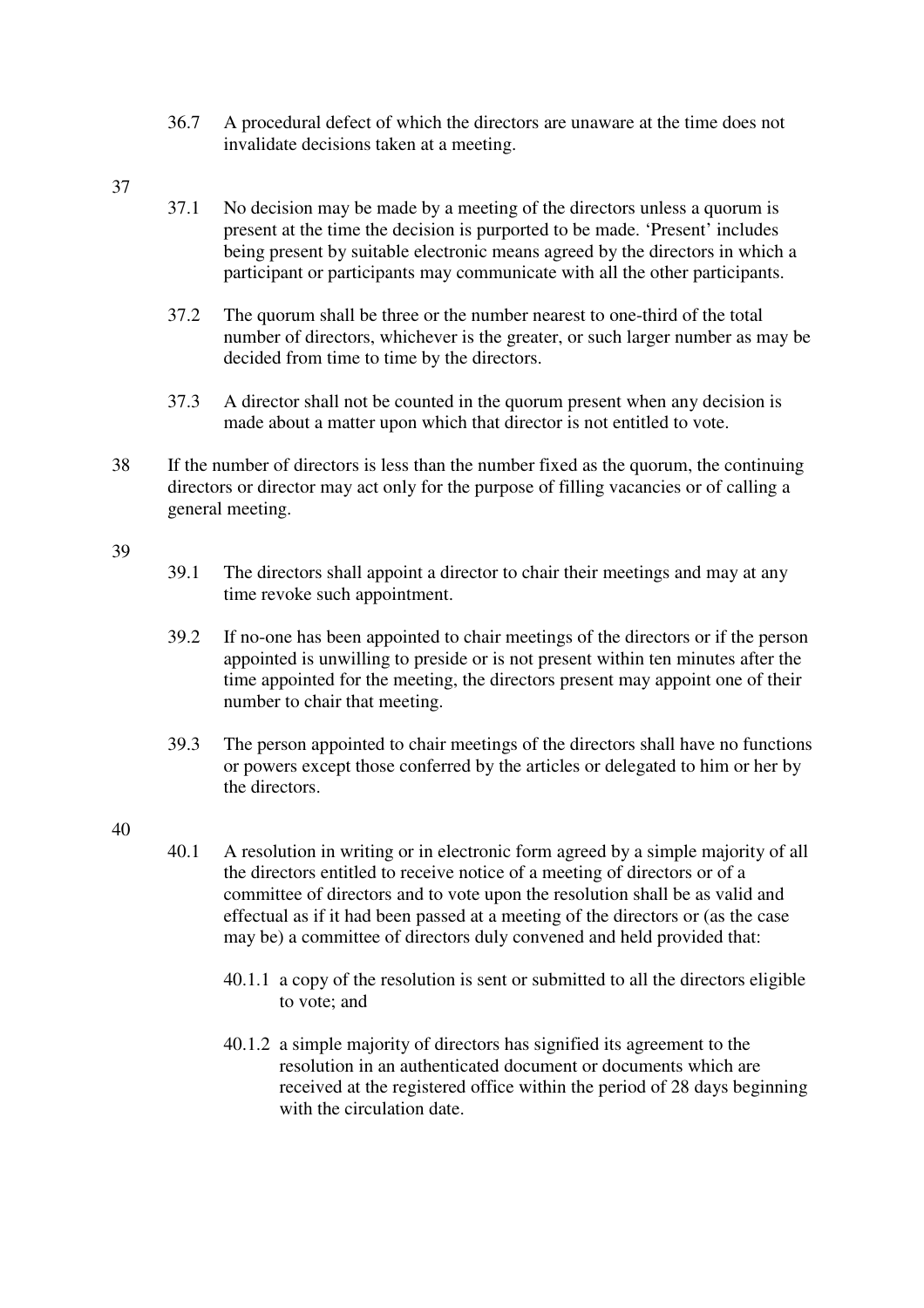40.2 The resolution in writing may comprise several documents containing the text of the resolution in like form to each of which one or more directors has signified their agreement.

# **Delegation**

- 41
- 41.1 The directors may delegate any of their functions to sub-committees and to define the terms of reference of any sub-committee and determine its composition and the duration of its activities but the terms of any delegation must be recorded in the minute book.
- 41.2 The directors may impose conditions when delegating, including the conditions that:
	- 41.2.1 the relevant powers are to be exercised exclusively by the committee to whom they delegate;
	- 41.2.2 no expenditure may be incurred on behalf of the charity except in accordance with a budget previously agreed with the directors.
- 41.3 The directors may revoke or alter a delegation.
- 41.4 All acts and proceedings of any committees must be fully and promptly reported to the directors.

# **Declaration of directors' interests**

42 A director must declare the nature and extent of any interest, direct or indirect, which he or she has in a proposed transaction or arrangement with the charity or in any transaction or arrangement entered into by the charity which has not previously been declared. A director must absent himself or herself from any discussions of the directors in which it is possible that a conflict will arise between his or her duty to act solely in the interests of the charity and any personal interest (including but not limited to any personal financial interest).

# **Conflicts of interests**

- 43
- 43.1 If a conflict of interests arises for a director because of a duty of loyalty owed to another organisation or person and the conflict is not authorised by virtue of any other provision in the articles, the unconflicted directors may authorise such a conflict of interests where the following conditions apply:
	- 43.1.1 the conflicted director is absent from the part of the meeting at which there is discussion of any arrangement or transaction affecting that other organisation or person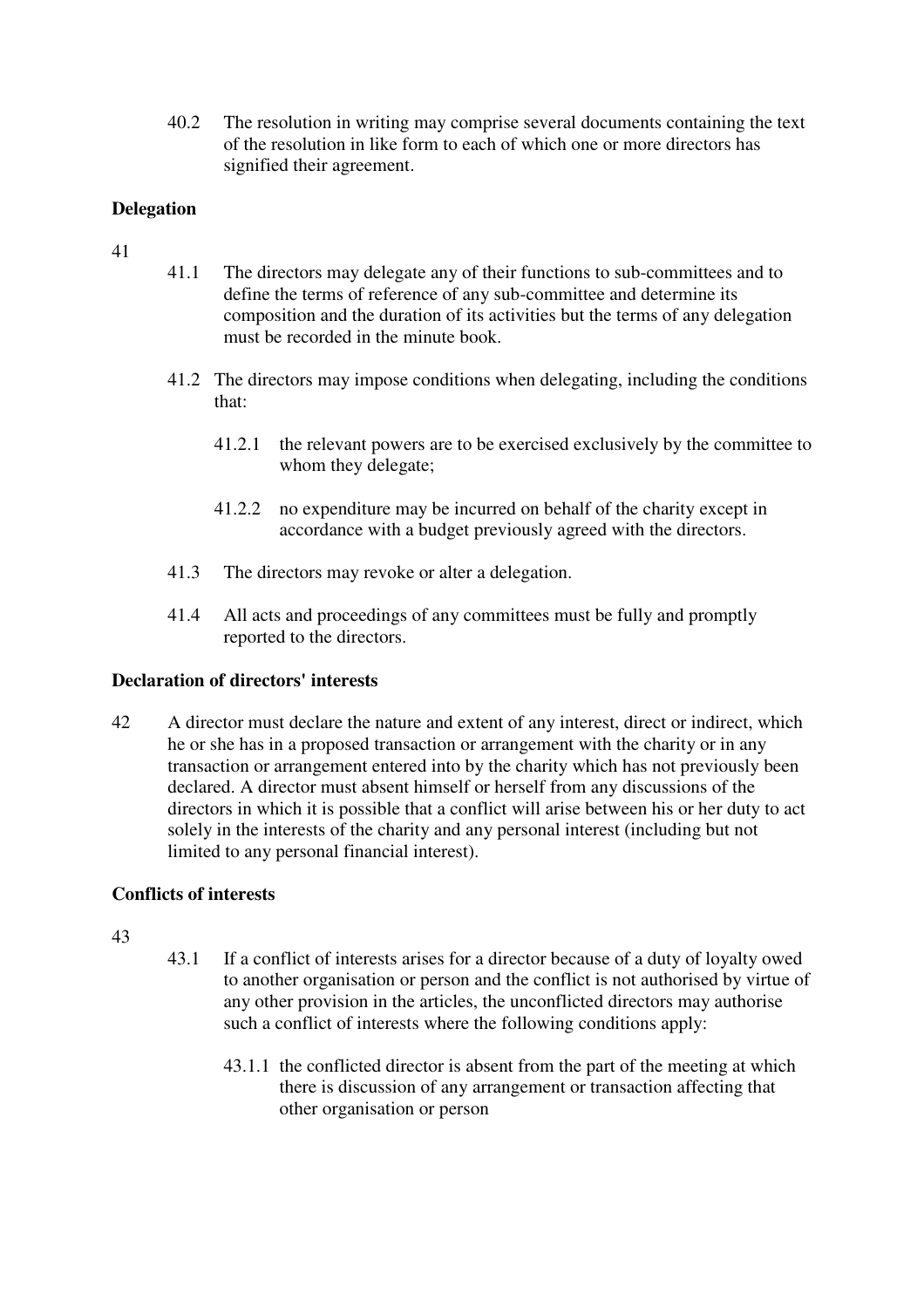- 43.1.2 the conflicted director does not vote on any such matter and is not to be counted when considering whether a quorum of directors is present at the meeting; and
- 43.1.3 the unconflicted directors consider it is in the interests of the charity to authorise the conflict of interests in the circumstances applying.
- 43.2 In this article a conflict of interests arising because of a duty of loyalty owed to another organisation or person only refers to such a conflict which does not involve a direct or indirect benefit of any nature to a director or to a connected person.

### **Validity of directors' decisions**

#### 44

- 44.1 Subject to article 44.2, all acts done by a meeting of directors, or of a committee of directors, shall be valid notwithstanding the participation in any vote of a director:
	- 44.1.1 who was disqualified from holding office;
	- 44.1.2 who had previously retired or who had been obliged by the constitution to vacate office;
	- 44.1.3 who was not entitled to vote on the matter, whether by reason of a conflict of interests or otherwise;

if without:

- 44.1.4 the vote of that director; and
- 44.1.5 that director being counted in the quorum; the decision has been made by a majority of the directors at a quorate meeting.
- 44.2 Article 44.1 does not permit a director or a connected person to keep any benefit that may be conferred upon him or her by a resolution of the directors or of a committee of directors if, but for article 44.1, the resolution would have been void, or if the director has not complied with article 42.

# **Advisers to the directors**

- 45.1 The directors may at any time and from time to time appoint any person of any age to the position of adviser to the directors.
- 45.2 An adviser to the directors shall advise and assist the directors but shall not attend meetings of the directors except at the invitation of the directors, and when present at meetings of the directors he or she shall not be entitled to vote, nor be counted in the quorum, but subject to this he or she shall as adviser to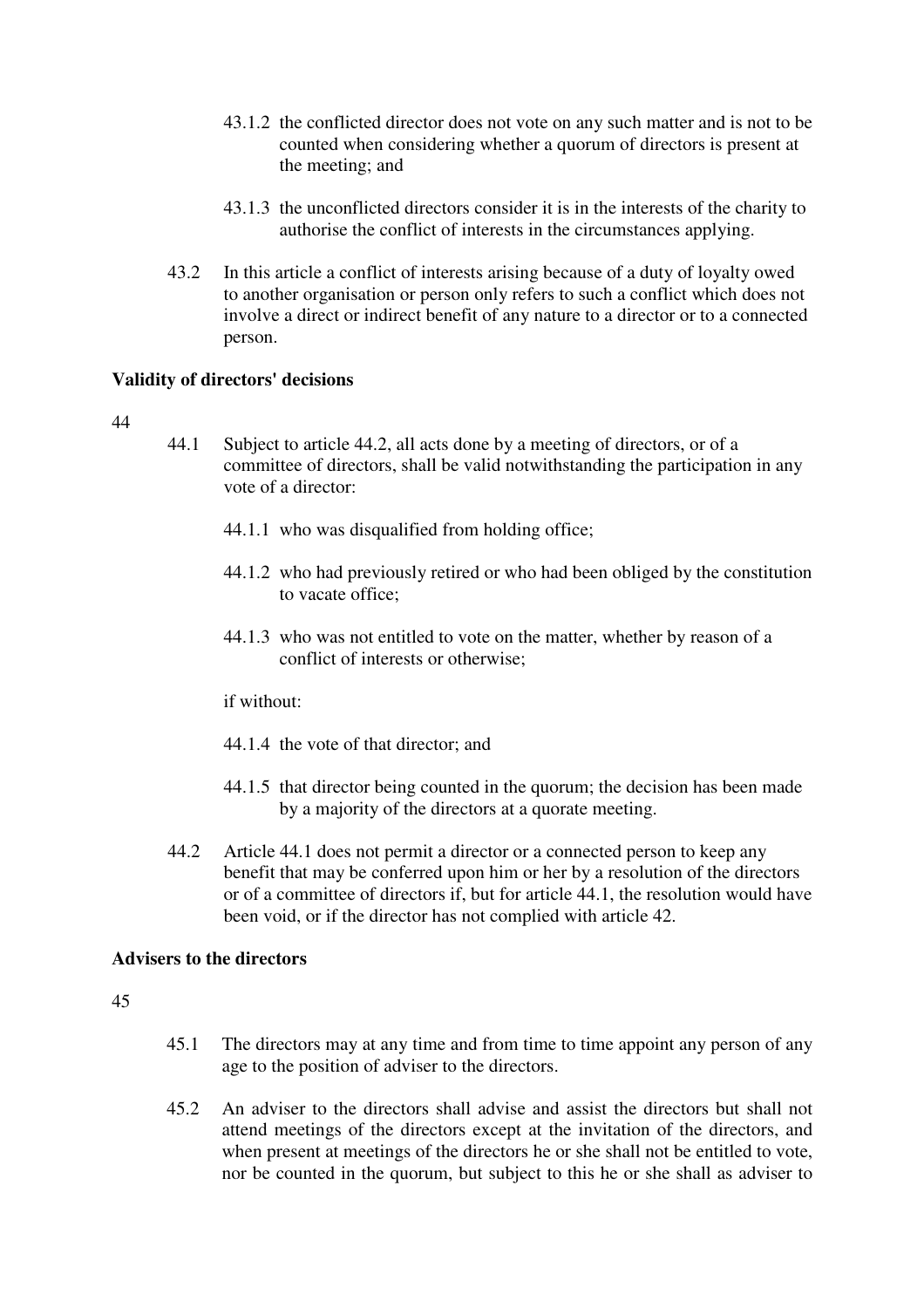the directors have such powers, authorities and duties as the directors may in the particular case from time to time determine.

- 45.3 An adviser to the directors shall not be deemed a trustee, nor shall he or she be a director for any of the purposes of the articles or (so far as provision may lawfully be made in this behalf) for any of the purposes of the Companies Acts.
- 45.4 Without prejudice to any rights or claims the adviser to the directors may have under any contract with the charity, any appointment as an adviser may be terminated by the directors at any time.
- 45.5 An adviser may receive such remuneration (if any) in addition to the remuneration received as an employee of the charity as the directors shall from time to time determine.

# **Minutes**

- 46 The directors must keep minutes of all:
	- 46.1 appointments of officers made by the directors;
	- 46.2 proceedings at meetings of the charity;
	- 46.3 meetings of the directors and committees of directors including:
		- 46.3.1 the names of the directors present at the meeting;
		- 46.3.2 the decisions made at the meetings; and
		- 46.3.3 where appropriate the reasons for the decisions.

### **Accounts**

- 47
- 47.1 The directors must prepare for each financial year accounts as required by the Companies Acts. The accounts must be prepared to show a true and fair view and follow accounting standards issued or adopted by the Accounting Standards Board or its successors and adhere to the recommendations of applicable Statements of Recommended Practice.
- 47.2 The directors must keep accounting records as required by the Companies Acts.

### **Annual Report and Return and Register of Charities**

48

48.1 The directors must comply with the requirements of the Charities Act 1993 with regard to the: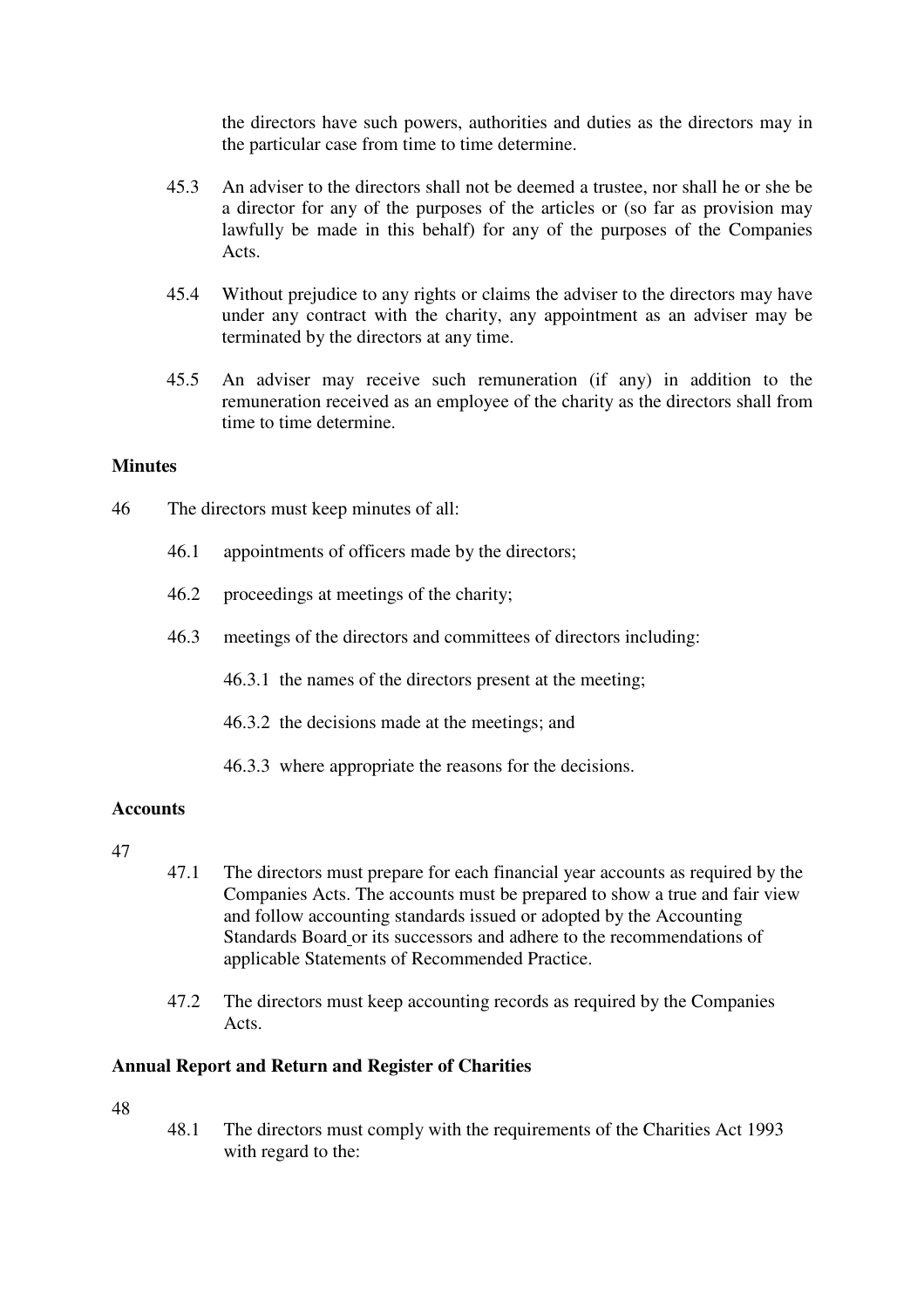- 48.1.1 transmission of the statements of account to the charity;
- 48.1.2 preparation of an Annual Report and its transmission to the Commission;
- 48.1.3 preparation of an Annual Return and its transmission to the Commission.
- 48.2 The directors must notify the Commission promptly of any changes to the charity's entry on the Central Register of Charities.

#### **Means of communication to be used**

#### 49

- 49.1 Subject to the articles, anything sent or supplied by or to the charity under the articles may be sent or supplied in any way in which the Companies Act 2006 provides for documents or information which are authorised or required by any provision of that Act to be sent or supplied by or to the charity.
- 49.2 Subject to the articles, any notice or document to be sent or supplied to a director in connection with the taking of decisions by directors may also be sent or supplied by the means by which that director has asked to be sent or supplied with such notices or documents for the time being.

#### 50

- 50.1 Any notice to be given to or by any person pursuant to the articles: must be in writing; or
- 50.2 must be given in electronic form.

- 51.1 The charity may give any notice to a member either:
	- 51.1.1 personally; or
	- 51.1.2 by sending it by post in a prepaid envelope addressed to the member at his or her address; or
	- 51.1.3 by leaving it at the address of the member; or
	- 51.1.4 by giving it in electronic form to the member's address; or
	- 51.1.5 by placing the notice on a website and providing the person with a notification in writing or in electronic form of the presence of the notice on the website. The notification must state that it concerns a notice of a company meeting and must specify the place date and time of the meeting
- 51.2 A member who does not register an address with the charity or who registers only a postal address that is not within the United Kingdom shall not be entitled to receive any notice from the charity.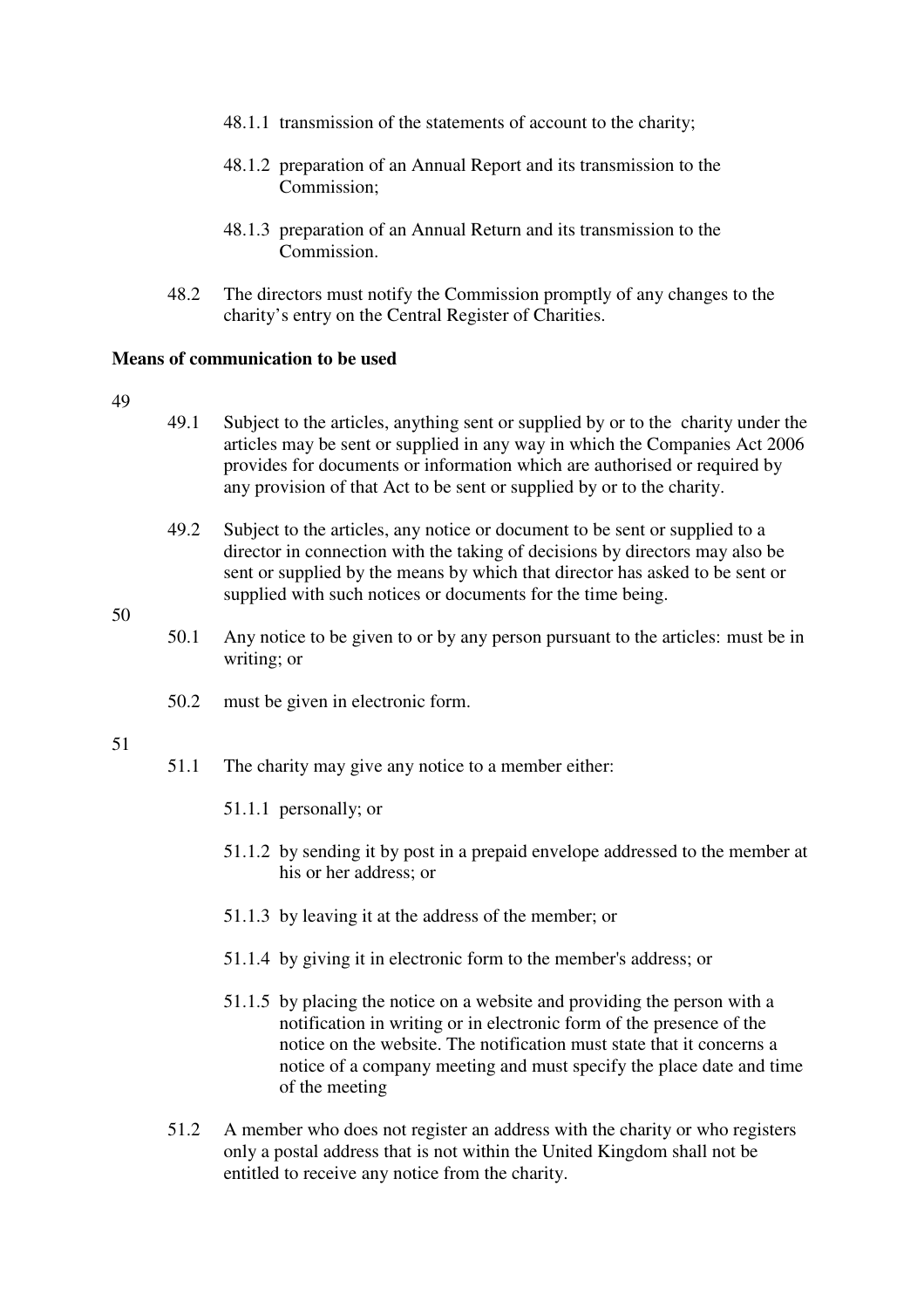- 51.3 A member present in person at any meeting of the charity shall be deemed to have received notice of the meeting and of the purposes for which it was called.
- 51.4 Proof that an envelope containing a notice was properly addressed, prepaid and posted shall be conclusive evidence that the notice was given.
- 51.5 Proof that an electronic form of notice was given shall be conclusive where the company can demonstrate that it was properly addressed and sent, in accordance with section 1147 of the Companies Act 2006.
- 51.6 In accordance with section 1147 of the Companies Act 2006 notice shall be deemed to be given:
	- 51.6.1 48 hours after the envelope containing it was posted; or
	- 51.6.2 in the case of an electronic form of communication, 48 hours after it was sent

# **Indemnity**

- 52 In the execution of their duties no director shall be liable:
	- 52.1 for any loss to the property of the charity by reason of any improper investment made in good faith (so long as he or she shall have sought professional advice before making such investment); or
	- 52.2 for the negligence or fraud of any agent employed by him or her or by any other director in good faith (provided reasonable supervision shall have been exercised);

and no director shall be liable by reason of any mistake or omission made in good faith by any Trustee other than wilful and individual fraud, wrongdoing or wrongful omission on the part of the member who is sought to be made liable.

- 53
- 53.1 The charity shall indemnify a relevant director against any liability incurred in successfully defending legal proceedings in that capacity, or in connection with any application in which relief is granted by the Court from liability for negligence, default, or breach of duty or breach of trust in relation to the charity.
- 53.2 In this article a "relevant director" means any director or former director of the charity.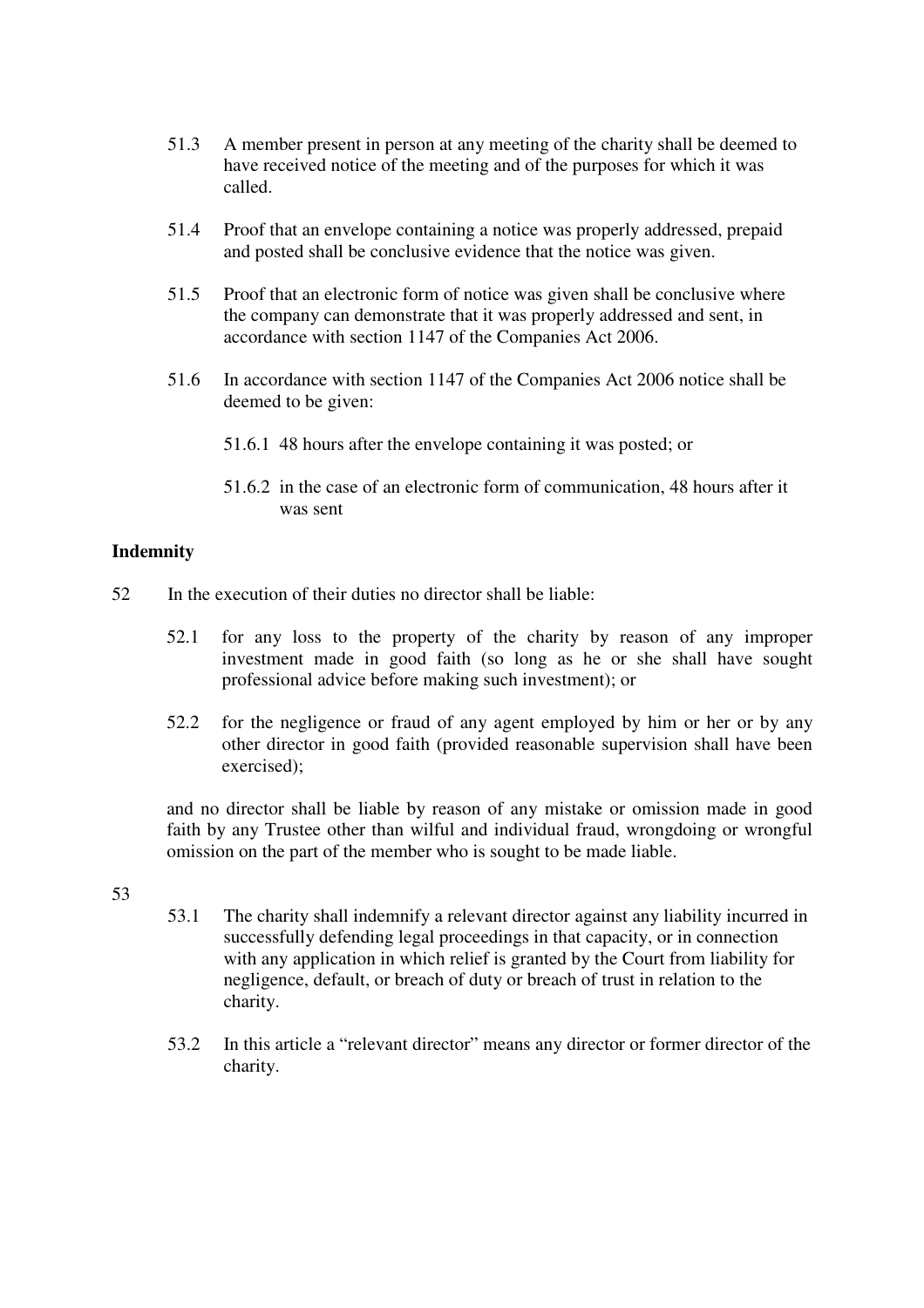#### **Standing orders**

#### 54

- 54.1 The directors may from time to time make such reasonable and proper standing orders as they may deem necessary or expedient for the proper conduct and management of the charity.
- 54.2 The standing orders may regulate the following matters but are not restricted to them:
	- 54.2.1 the admission of members of the charity (including the admission of organisations to membership) and the rights and privileges of such members, and the entrance fees, subscriptions and other fees or payments to be made by members;
	- 54.2.2 the conduct of members of the charity in relation to one another, and to the charity's employees and volunteers;
	- 54.2.3 the setting aside of the whole or any part or parts of the charity's premises at any particular time or times or for any particular purpose or purposes;
	- 54.2.4 the procedure at general meetings and meetings of the directors in so far as such procedure is not regulated by the Companies Acts or by the articles;
	- 54.2.5 generally, all such matters as are commonly the subject matter of company rules.
- 54.3 The charity in general meeting has the power to alter, add to or repeal the standing orders.
- 54.4 The directors must adopt such means as they think sufficient to bring the standing orders to the notice of members of the charity.
- 54.5 The standing orders shall be binding on all members of the charity. No standing order shall be inconsistent with, or shall affect or repeal anything contained in, the articles.

### **Dissolution**

- 55.1 The members of the charity may at any time before, and in expectation of, its dissolution resolve that any net assets of the charity after all its debts and liabilities have been paid, or provision has been made for them, shall on or before the dissolution of the charity be applied or transferred in any of the following ways:
	- 55.1.1 directly for the Objects; or
	- 55.1.2 by transfer to any charity or charities for purposes similar to the Objects; or